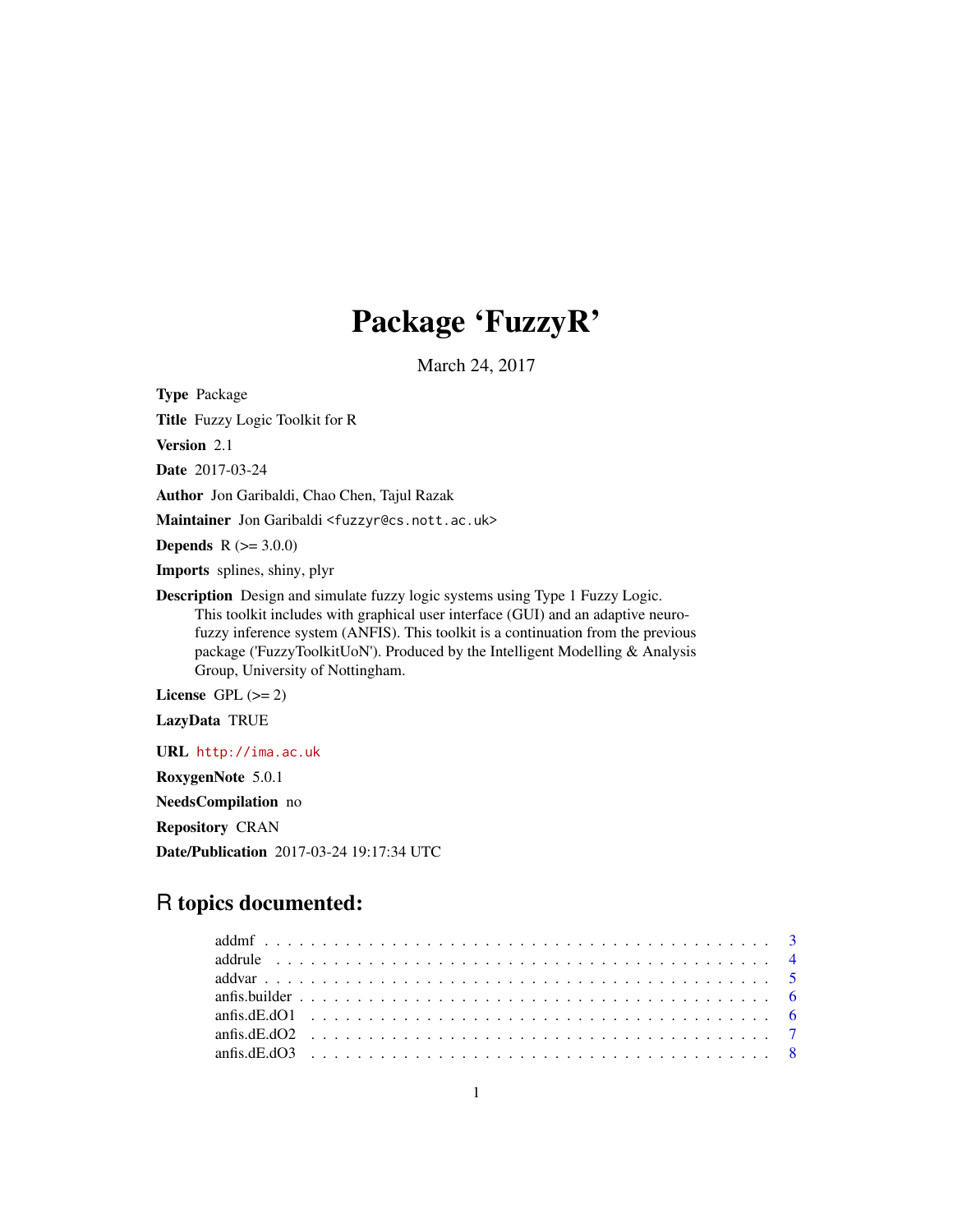|                                                                                                                                                                                                          | 8             |
|----------------------------------------------------------------------------------------------------------------------------------------------------------------------------------------------------------|---------------|
|                                                                                                                                                                                                          | 9             |
|                                                                                                                                                                                                          | 10            |
|                                                                                                                                                                                                          | 10            |
|                                                                                                                                                                                                          | 11            |
|                                                                                                                                                                                                          | 12            |
|                                                                                                                                                                                                          | 12            |
|                                                                                                                                                                                                          | 13            |
|                                                                                                                                                                                                          | 14            |
|                                                                                                                                                                                                          | 14            |
|                                                                                                                                                                                                          | 15            |
|                                                                                                                                                                                                          | 16            |
|                                                                                                                                                                                                          | 16            |
|                                                                                                                                                                                                          | 17            |
|                                                                                                                                                                                                          | 18            |
|                                                                                                                                                                                                          | <sup>18</sup> |
|                                                                                                                                                                                                          | -19           |
|                                                                                                                                                                                                          | 20            |
|                                                                                                                                                                                                          | 20            |
|                                                                                                                                                                                                          | 21            |
|                                                                                                                                                                                                          | 22            |
|                                                                                                                                                                                                          | 23            |
|                                                                                                                                                                                                          | 24            |
|                                                                                                                                                                                                          | 24            |
|                                                                                                                                                                                                          | 25            |
|                                                                                                                                                                                                          | 26            |
|                                                                                                                                                                                                          | 27            |
|                                                                                                                                                                                                          | 27            |
|                                                                                                                                                                                                          | 28            |
|                                                                                                                                                                                                          | 29            |
|                                                                                                                                                                                                          | 30            |
|                                                                                                                                                                                                          | 30            |
|                                                                                                                                                                                                          | 31            |
|                                                                                                                                                                                                          | 32            |
|                                                                                                                                                                                                          | 33            |
|                                                                                                                                                                                                          |               |
|                                                                                                                                                                                                          | 33            |
|                                                                                                                                                                                                          | 34            |
|                                                                                                                                                                                                          | 35            |
| gensurf<br>and a straight and<br>$\frac{1}{2}$ $\frac{1}{2}$ $\frac{1}{2}$ $\frac{1}{2}$ $\frac{1}{2}$ $\frac{1}{2}$ $\frac{1}{2}$ $\frac{1}{2}$ $\frac{1}{2}$ $\frac{1}{2}$ $\frac{1}{2}$ $\frac{1}{2}$ | 36            |
| km.da                                                                                                                                                                                                    | 37            |
| linearmf                                                                                                                                                                                                 | 38            |
| newfis                                                                                                                                                                                                   | 38            |
| plotmf                                                                                                                                                                                                   | 39            |
| readfis                                                                                                                                                                                                  | 40            |
| showfis                                                                                                                                                                                                  | 40            |
| showGUI                                                                                                                                                                                                  | 41            |
| showrule.                                                                                                                                                                                                | 42            |
|                                                                                                                                                                                                          | 42            |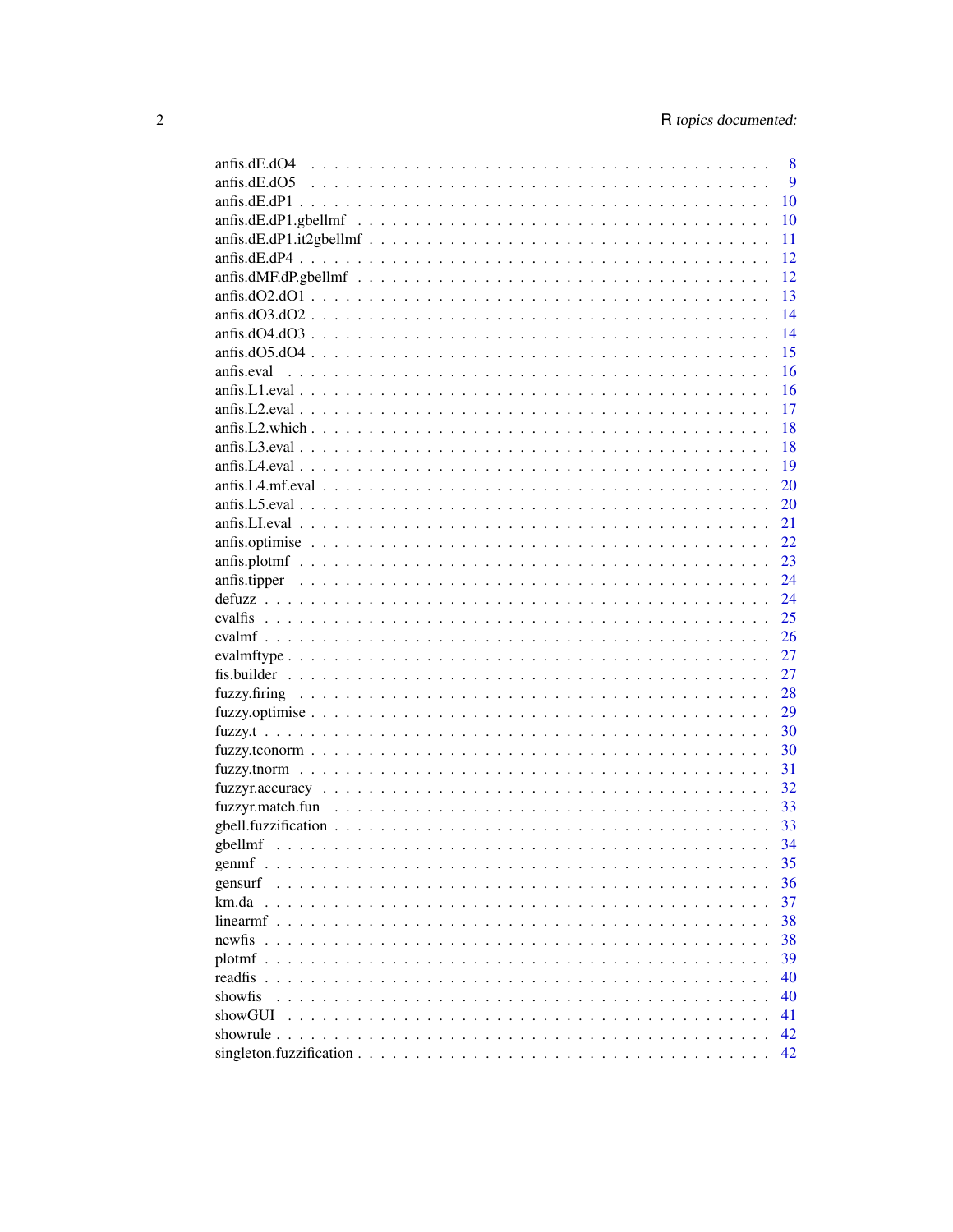#### <span id="page-2-0"></span>addmf 3

| Index |  |  |  |  |  |  |  |  |  |  |  |  |  |  |  |  |  |  |
|-------|--|--|--|--|--|--|--|--|--|--|--|--|--|--|--|--|--|--|
|       |  |  |  |  |  |  |  |  |  |  |  |  |  |  |  |  |  |  |
|       |  |  |  |  |  |  |  |  |  |  |  |  |  |  |  |  |  |  |
|       |  |  |  |  |  |  |  |  |  |  |  |  |  |  |  |  |  |  |
|       |  |  |  |  |  |  |  |  |  |  |  |  |  |  |  |  |  |  |
|       |  |  |  |  |  |  |  |  |  |  |  |  |  |  |  |  |  |  |

addmf *Insert a membership function.*

# Description

Adds a membership function to a variable of a fis object.

# Usage

addmf(fis, varType, varIndex, mfName, mfType, mfParams)

# Arguments

| fis      | A fis structure is to be provided.                                                                                                                                   |
|----------|----------------------------------------------------------------------------------------------------------------------------------------------------------------------|
| varType  | Should be either 'input' or 'output', which relates to the type of variable (stored<br>on the existing fis structure) that the membership function will be added to. |
| varIndex | Should be an integer value representing the index value of the input or output<br>variable that the membership function will be added to (base 1).                   |
| mfName   | Membership function name to be declared, for example (Poor,Good)                                                                                                     |
| mfType   | Membership function type to be declared, for example (trimf, trapmf)                                                                                                 |
| mfParams | The value of membership function.                                                                                                                                    |

# Value

A fis structure with the new membership function added.

```
fis <- newfis('tipper')
fis <- addvar(fis, 'input', 'service', c(0, 10))
fis <- addmf(fis, 'input', 1, 'poor', 'gaussmf', c(1.5, 0))
```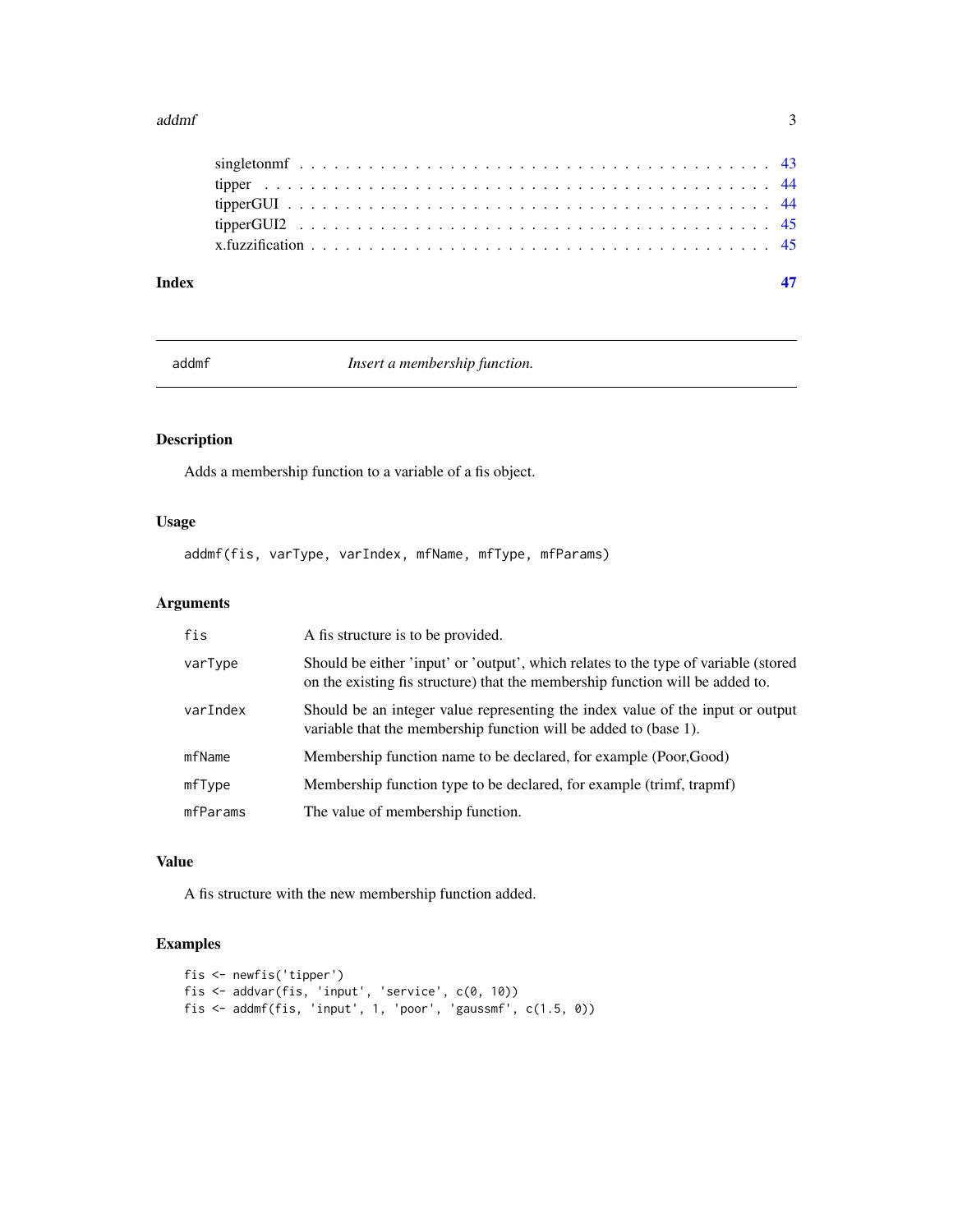<span id="page-3-0"></span>

Adds a rule to a fis object.

#### Usage

addrule(fis, ruleList)

# Arguments

| fis      | A fis structure is to be provided.                                                                                                                                                        |
|----------|-------------------------------------------------------------------------------------------------------------------------------------------------------------------------------------------|
| ruleList | A vector of length $m + n + 2$ , where m is the number of input variables of a fis.<br>Each column in 'm' has a number which refers to the membership function of<br>that input variable. |
|          | Columns under 'n' refer to an output variable of a fis, where the value refers to<br>the membership function of that output variable.                                                     |
|          | Finally, the '2' remaining columns refer to the weight to be applied to the rule<br>$(m + n + 1)$ and the fuzzy operator for the rule's antecedent $(1 = AND, 2 = OR)$ .                  |

#### Details

For example, if one has a fis with 2 input variables, and 1 output variable, each of which have 3 membership functions (the amount of membership functions need not be the same). The following rule: 1 3 2 1 2 will mean  $m = 2$  (for 2 input variables),  $n = 1$  (for 1 output variable), and the last 2 columns represent weight and fuzzy operator for the rule's antecedent respectively.

The first column refers to the first input variable's membership function at index 1.

The second column refers to the second input variable's membership function at index 2.

The third column refers to the first output variable's membership function at index 3.

The fourth column refers to the weight to be applied to the rule.

The fifth column refers to the fuzzy operator for the rule's antecedent (in this case it represents 'OR').

#### Value

A fis structure with the new rule added.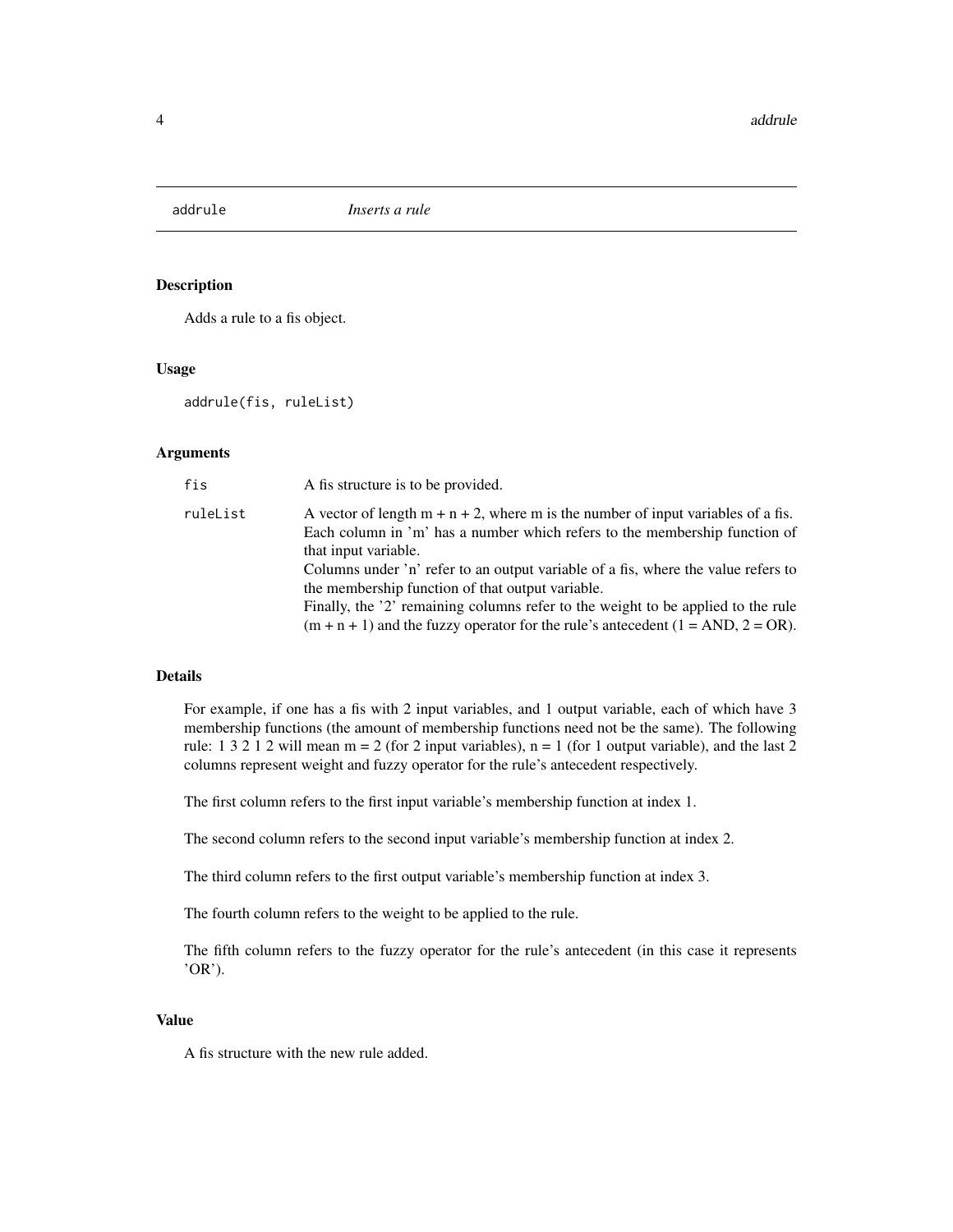#### <span id="page-4-0"></span>addvar 500 metal bestemmen i 1990 metal bestemmen i 1990 metal bestemmen i 1990 metal bestemmen i 1990 metal b

# Examples

```
fis <- tipper()
ruleList <- rbind(c(1,1,1,1,2), c(2,0,2,1,1), c(3,2,3,1,2))fis <- addrule(fis, ruleList)
```
addvar *Insert a variable*

# Description

Adds an input or output variable to a fis object.

# Usage

```
addvar(fis, varType, varName, varBounds, method = NULL, params = NULL)
```
## Arguments

| fis       | A fis must be provided.                                                                                                                                               |
|-----------|-----------------------------------------------------------------------------------------------------------------------------------------------------------------------|
| varType   | Should be either 'input' or 'output' which represents the type of variable to be<br>created and added.                                                                |
| varName   | A string representing the name of the variable.                                                                                                                       |
| varBounds | Also known as the 'range', this should be a vector giving a range for the variable,<br>such as $1:10$ .                                                               |
| method    | fuzzification or defuzzification method                                                                                                                               |
| params    | the required parameters for the corresponding fuzzification or defuzzification<br>method. For example, the required parameters for gbell. fuzzification are<br>c(a,b) |

## Value

A fis with the new variable added.

```
fis <- newfis('tipper')
fis <- addvar(fis, 'input', 'service', c(0, 10))
```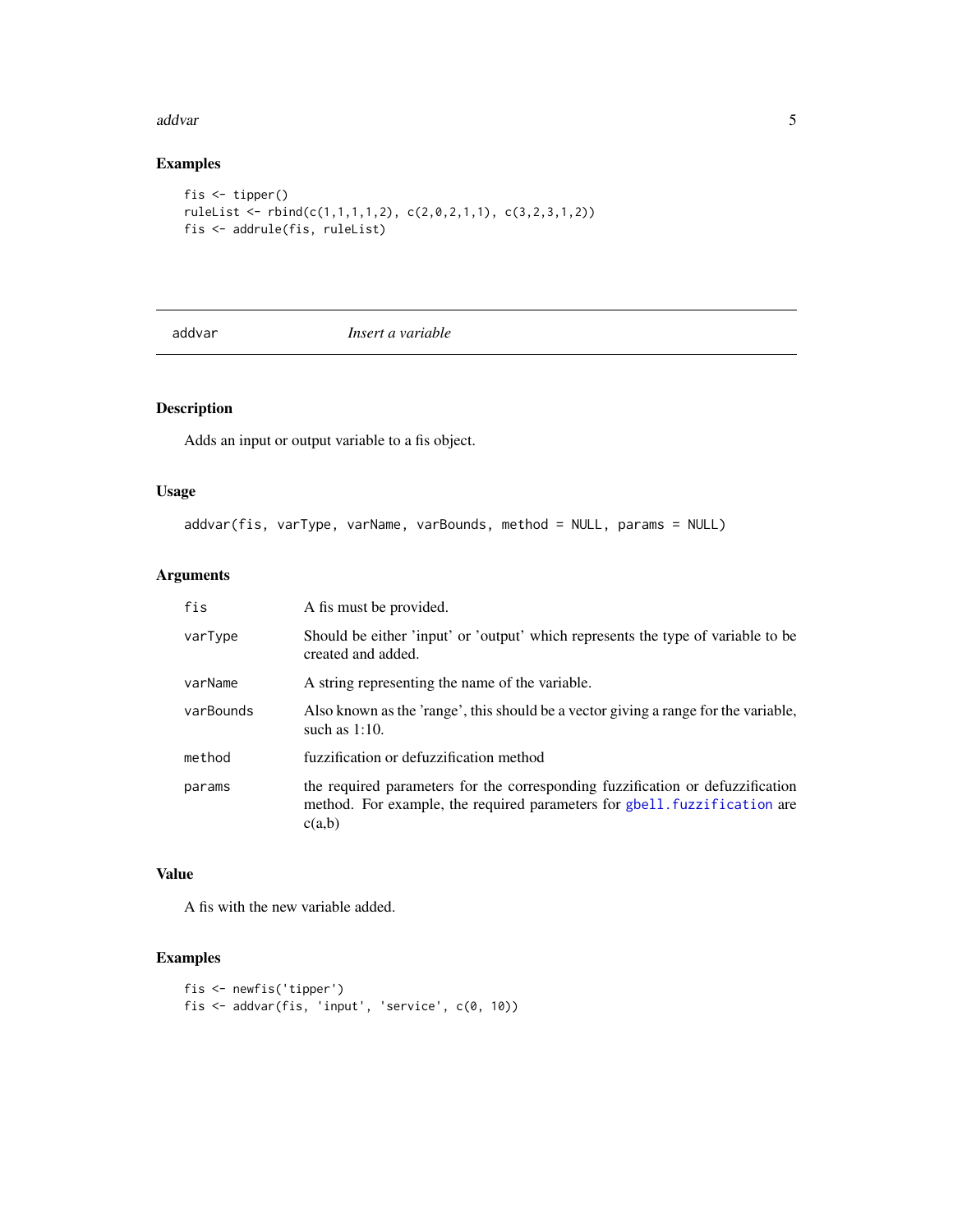<span id="page-5-0"></span>anfis.builder *ANFIS model builder*

# Description

To build an ANFIS model from an existing FIS model

# Usage

anfis.builder(fis)

# Arguments

fis A fuzzy inference system model initialised by [newfis](#page-37-1).

# Value

An ANFIS model

# Author(s)

Chao Chen

# References

An extended ANFIS architecture and its learning properties for type-1 and interval type-2 models <https://doi.org/10.1109/FUZZ-IEEE.2016.7737742>

#### Examples

```
fis <- anfis.tipper()
anfis <- anfis.builder(fis)
```
anfis.dE.dO1 *anfis.dE.dO1*

#### Description

to calculate the derivatives of output error with respect to output.L1.

# Usage

```
anfis.dE.dO1(anfis, output.L1, de.do2, do2.do1)
```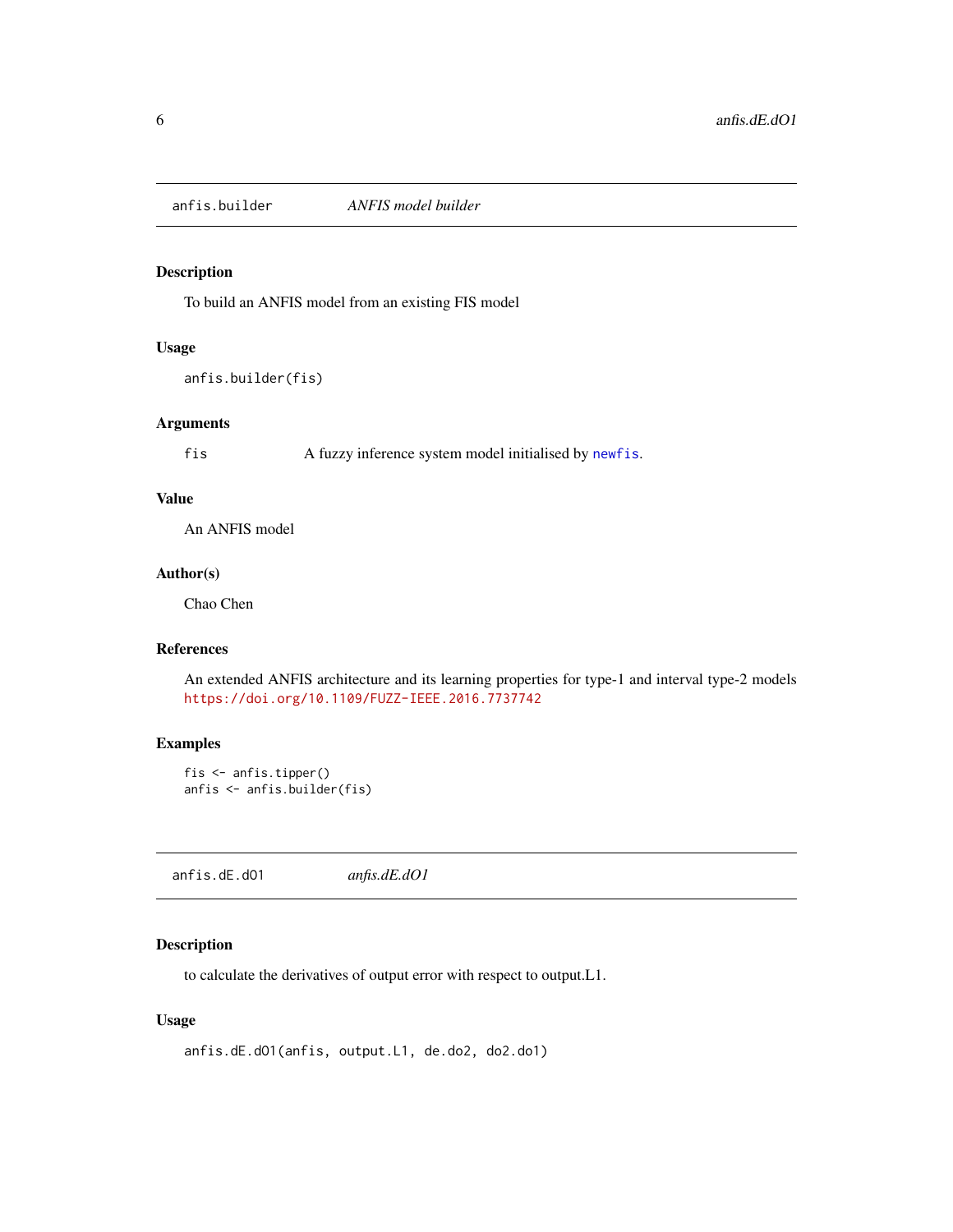# <span id="page-6-0"></span>anfis.dE.dO2 7

## Arguments

| anfis         | The given ANFIS model                                      |
|---------------|------------------------------------------------------------|
| output.L1     | The output of nodes in Layer 1                             |
| de.do2        | The derivatives of output error with respect to output. L2 |
| $do2$ . $do1$ | The derivatives of output. L2 with respect to output. L1.  |

# Details

This function is not recommended for external use, but can be used for debugging or learning.

# Value

The derivatives of output error with respect to output.L1.

# Author(s)

Chao Chen

anfis.dE.dO2 *anfis.dE.dO2*

### Description

to calculate the derivatives of output error with respect to output.L2.

# Usage

anfis.dE.dO2(de.do3, do3.do2)

# Arguments

| de.do3  | The derivatives of output error with respect to output. L3 |
|---------|------------------------------------------------------------|
| do3.do2 | The derivatives of output. L3 with respect to output. L2.  |

# Details

This function is not recommended for external use, but can be used for debugging or learning.

# Value

The derivatives of output error with respect to output.L2.

# Author(s)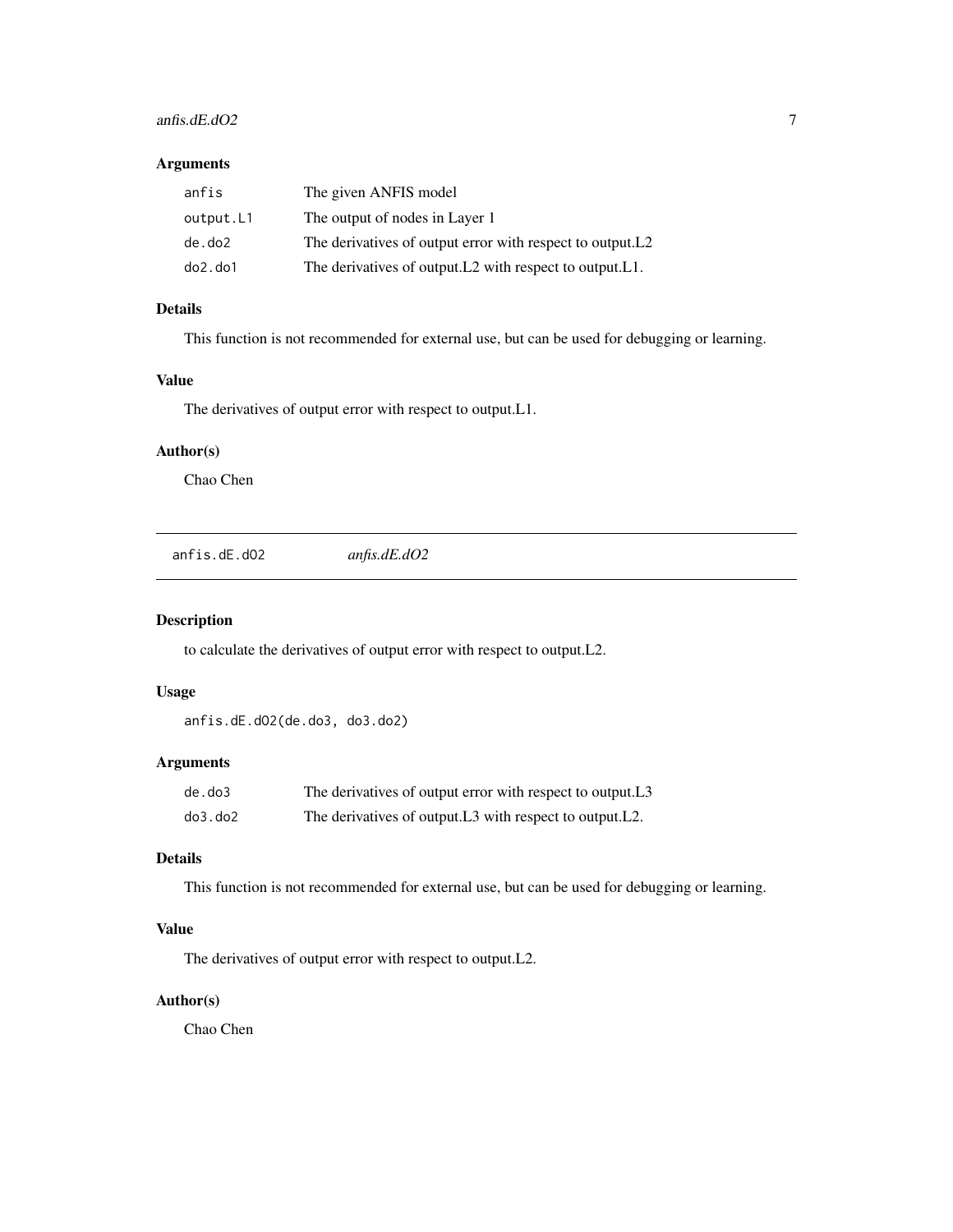<span id="page-7-0"></span>anfis.dE.dO3 *anfis.dE.dO3*

#### Description

to calculate the derivatives of output error with respect to output.L3.

## Usage

```
anfis.dE.dO3(de.do4, do4.do3, output.L3)
```
# Arguments

| de.do4        | The derivatives of output error with respect to output. L <sub>4</sub>             |
|---------------|------------------------------------------------------------------------------------|
| $do4$ . $do3$ | The derivatives of output. L <sub>4</sub> with respect to output. L <sub>3</sub> . |
| output.L3     | The output of nodes in Layer 3.                                                    |

# Details

This function is not recommended for external use, but can be used for debugging or learning.

# Value

The derivatives of output error with respect to output.L3.

# Author(s)

Chao Chen

anfis.dE.dO4 *anfis.dE.dO4*

# Description

to calculate the derivatives of output error with respect to output.L4.

# Usage

anfis.dE.dO4(anfis, de.do5, do5.do4)

# Arguments

| anfis   | The given ANFIS model                                      |
|---------|------------------------------------------------------------|
| de.do5  | The derivatives of output error with respect to output. L5 |
| do5.do4 | The derivatives of output. L5 with respect to output. L4.  |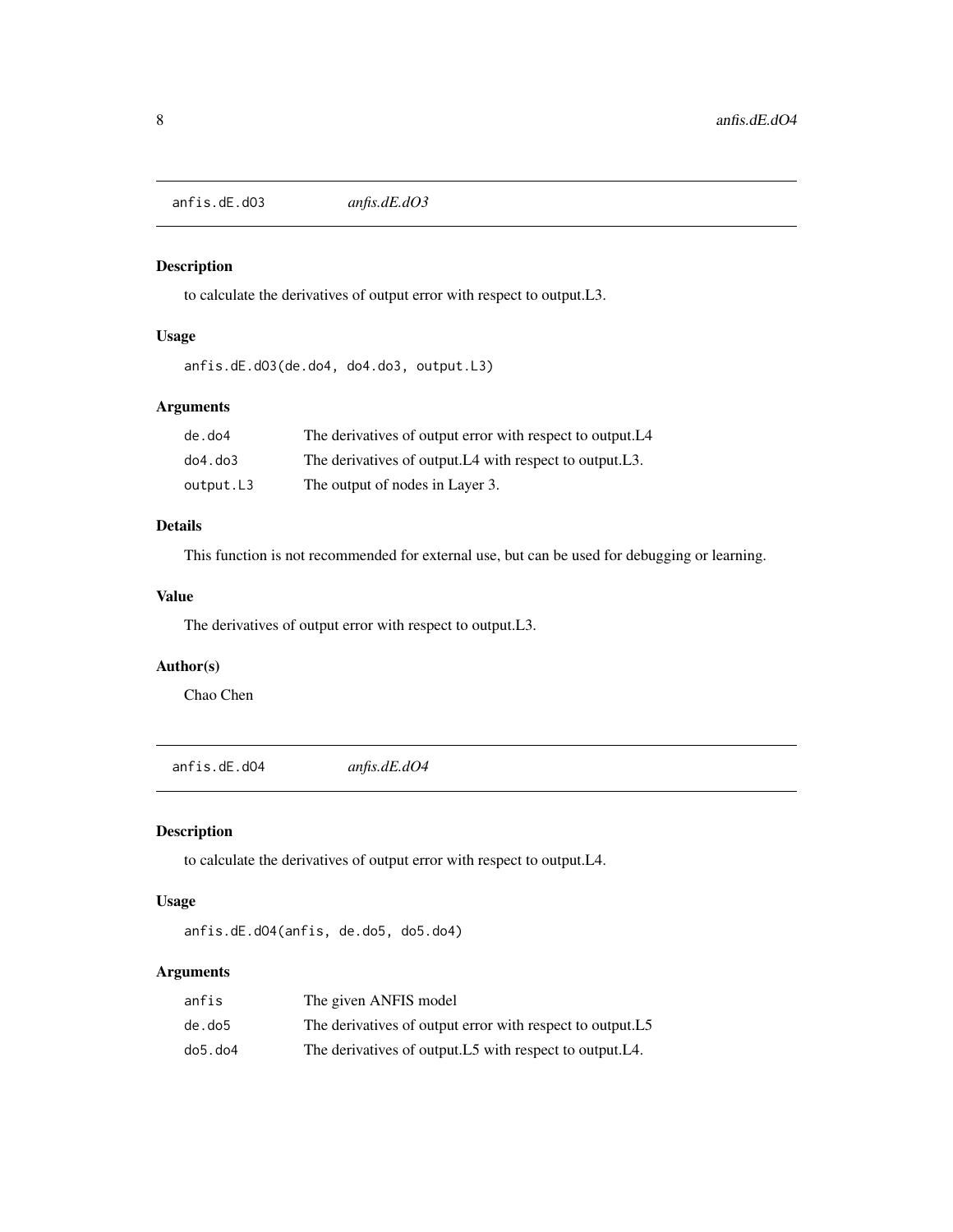#### <span id="page-8-0"></span>anfis.dE.dO5 9

# Details

This function is not recommended for external use, but can be used for debugging or learning.

#### Value

The derivatives of output error with respect to output.L4.

# Author(s)

Chao Chen

anfis.dE.dO5 *anfis.dE.dO5*

# Description

To calculate the derivatives of output error with respect to output.L5. NOTE: currently, only single output in L5 is supported

# Usage

anfis.dE.dO5(output.L5, y)

# Arguments

| output.L5 | the model outputs  |
|-----------|--------------------|
| y         | the target outputs |

## Details

This function is not recommended for external use, but can be used for debugging or learning.

# Value

The derivatives of output error with respect to output.L5

# Author(s)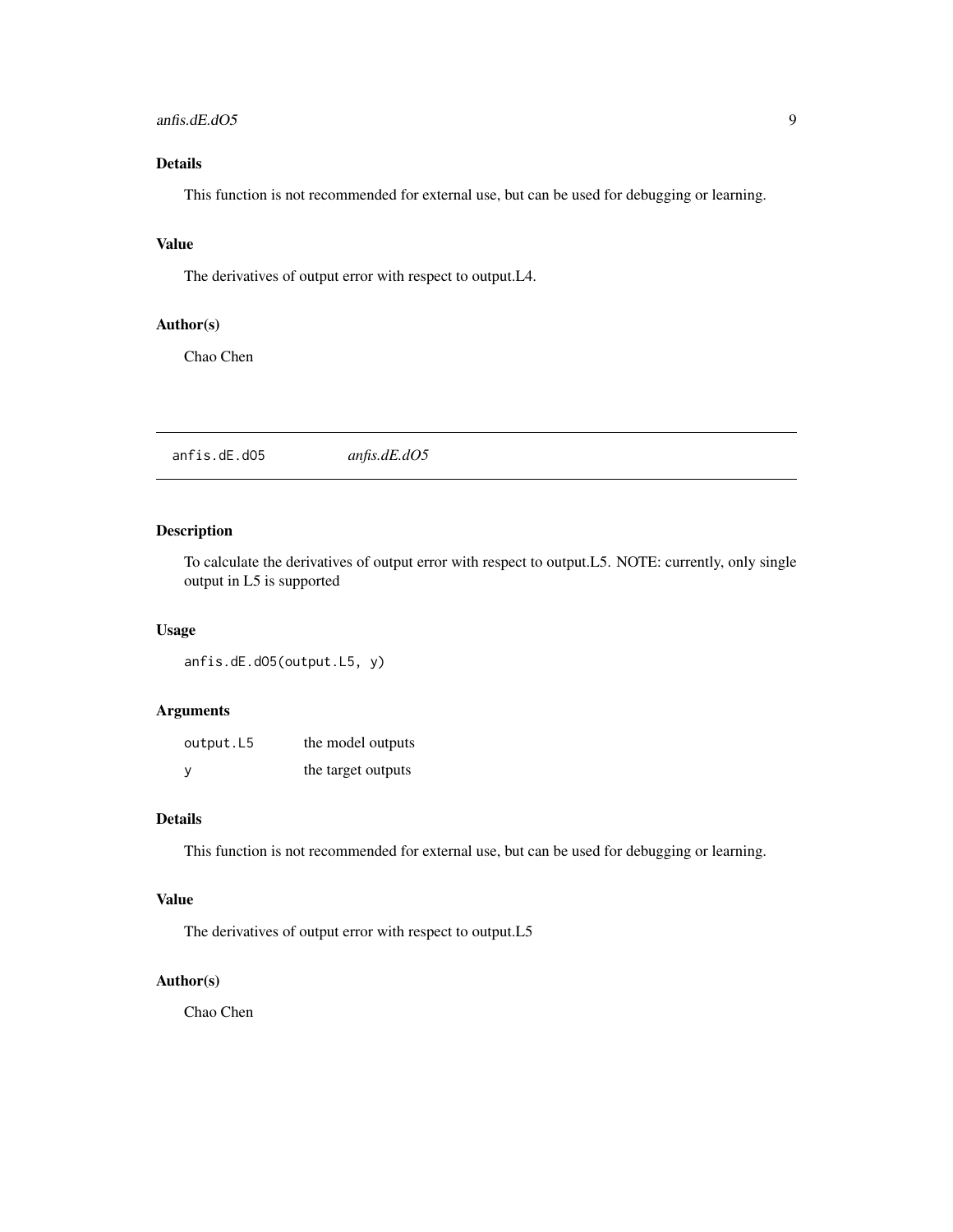<span id="page-9-0"></span>anfis.dE.dP1 *anfis.dE.dP1*

#### Description

To calculate the derivatives of output error with respect to parameters in Layer 1.

# Usage

```
anfis.dE.dP1(anfis, de.do1, input.stack)
```
# Arguments

| anfis       | The given ANFIS model                                      |
|-------------|------------------------------------------------------------|
| de.do1      | The derivatives of output error with respect to output. L1 |
| input.stack | The input data pairs.                                      |

# Details

This function is not recommended for external use, but can be used for debugging or learning.

# Value

The derivatives of output error with respect to parameters in Layer 1.

# Author(s)

Chao Chen

anfis.dE.dP1.gbellmf *anfis.dE.dP1.gbellmf*

## Description

To calculate the derivatives of E versus mf.params.L1 for gbellmf:  $1 / (1 + (((x - c)/a)^2)^b)$  NOTE: only singleton fuzzification is supported

# Usage

anfis.dE.dP1.gbellmf(de.do1, x, mf.params)

# Arguments

| de.do1    | The derivatives of output error with respect to output. L1 |
|-----------|------------------------------------------------------------|
| x         | The crisp input                                            |
| mf.params | parameters for membership functions                        |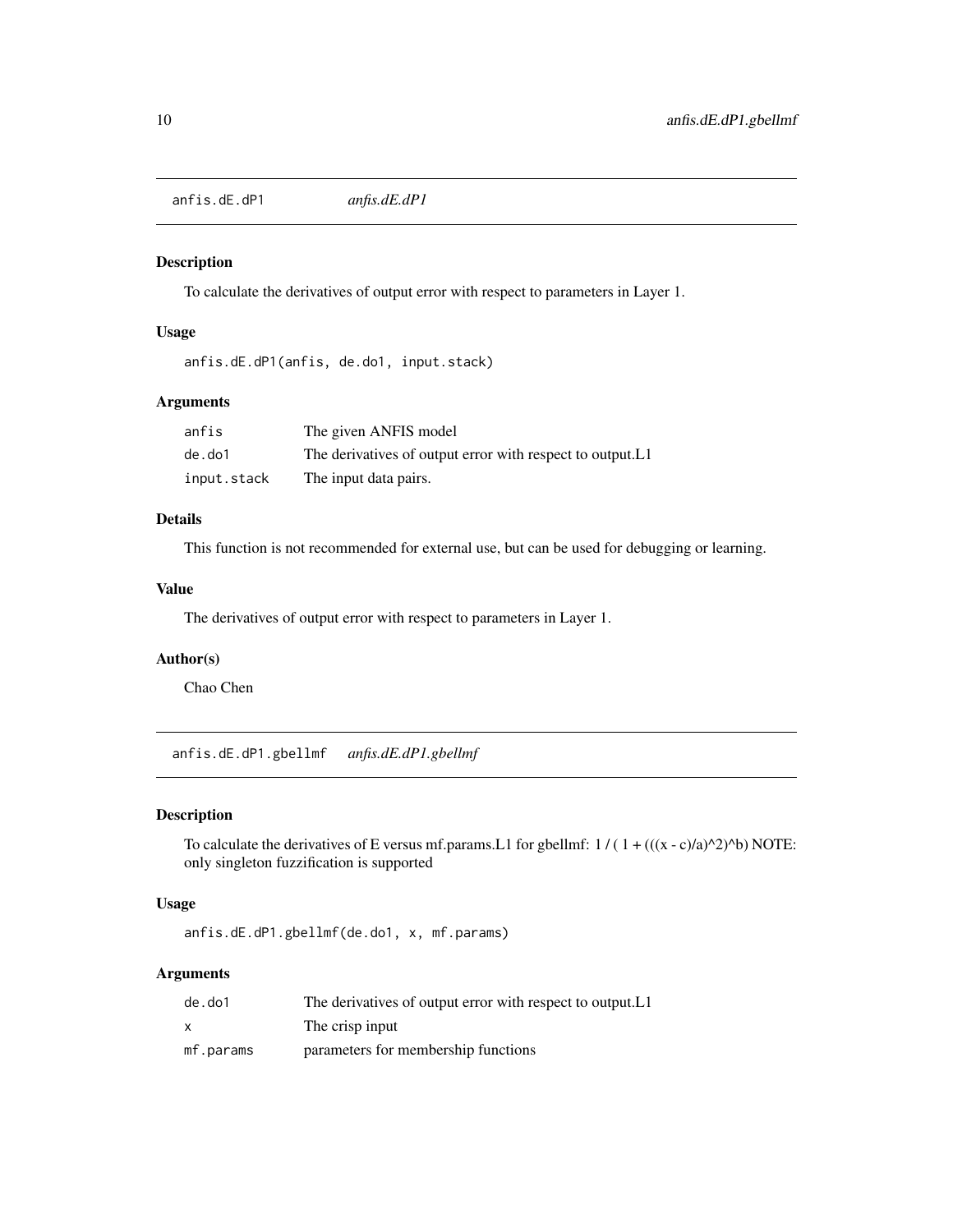# <span id="page-10-0"></span>Details

This function is not recommended for external use, but can be used for debugging or learning.

#### Author(s)

Chao Chen

anfis.dE.dP1.it2gbellmf

*anfis.dE.dP1.it2gbellmf*

# Description

to calculate the derivatives of E versus mf.params.L1 for it2gbellmf NOTE: only singleton fuzzification is supported

#### Usage

anfis.dE.dP1.it2gbellmf(de.do1, x, mf.params)

# Arguments

| de.do1    | The derivatives of output error with respect to output. L1 |
|-----------|------------------------------------------------------------|
| x         | The crisp input                                            |
| mf.params | parameters for membership functions                        |

#### Details

This function is not recommended for external use, but can be used for debugging or learning.

# Author(s)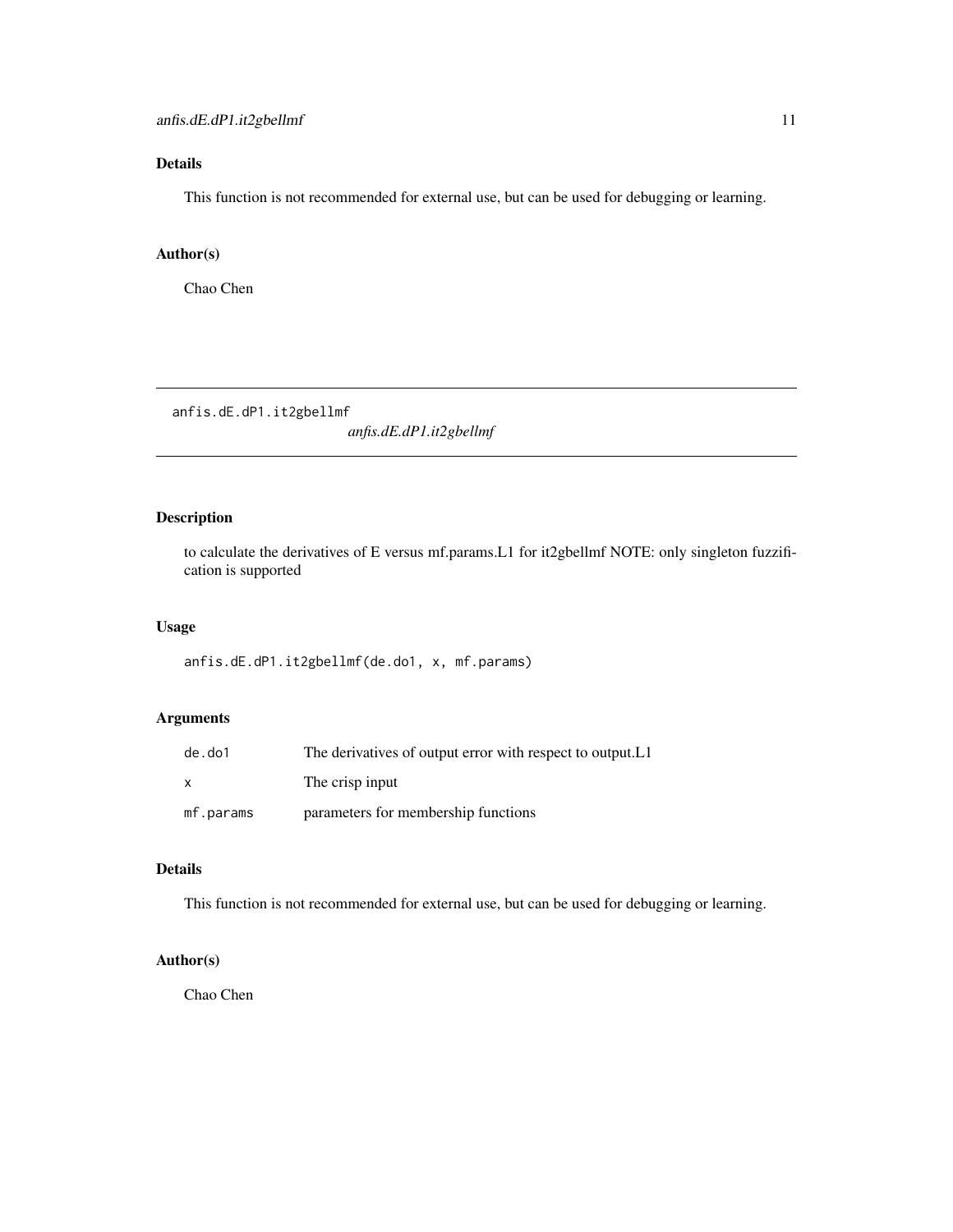<span id="page-11-0"></span>anfis.dE.dP4 *anfis.dE.dP4*

## Description

To calculate the derivatives of output error with respect to parameters in Layer 4.

#### Usage

anfis.dE.dP4(anfis, de.do4, output.L3, input.stack)

# Arguments

| anfis       | The given ANFIS model                                                  |
|-------------|------------------------------------------------------------------------|
| de.do4      | The derivatives of output error with respect to output. L <sub>4</sub> |
| output.L3   | The output of nodes in Layer 3                                         |
| input.stack | The input data pairs.                                                  |

#### Details

This function is not recommended for external use, but can be used for debugging or learning.

#### Value

The derivatives of output error with respect to parameters in Layer 4.

# Author(s)

Chao Chen

anfis.dMF.dP.gbellmf *anfis.dMF.dP.gbellmf*

# Description

to calculate the derivatives of membership grades with respect to its parameters

# Usage

anfis.dMF.dP.gbellmf(x, mf.params)

# Arguments

| x         | The crisp input                     |
|-----------|-------------------------------------|
| mf.params | parameters for membership functions |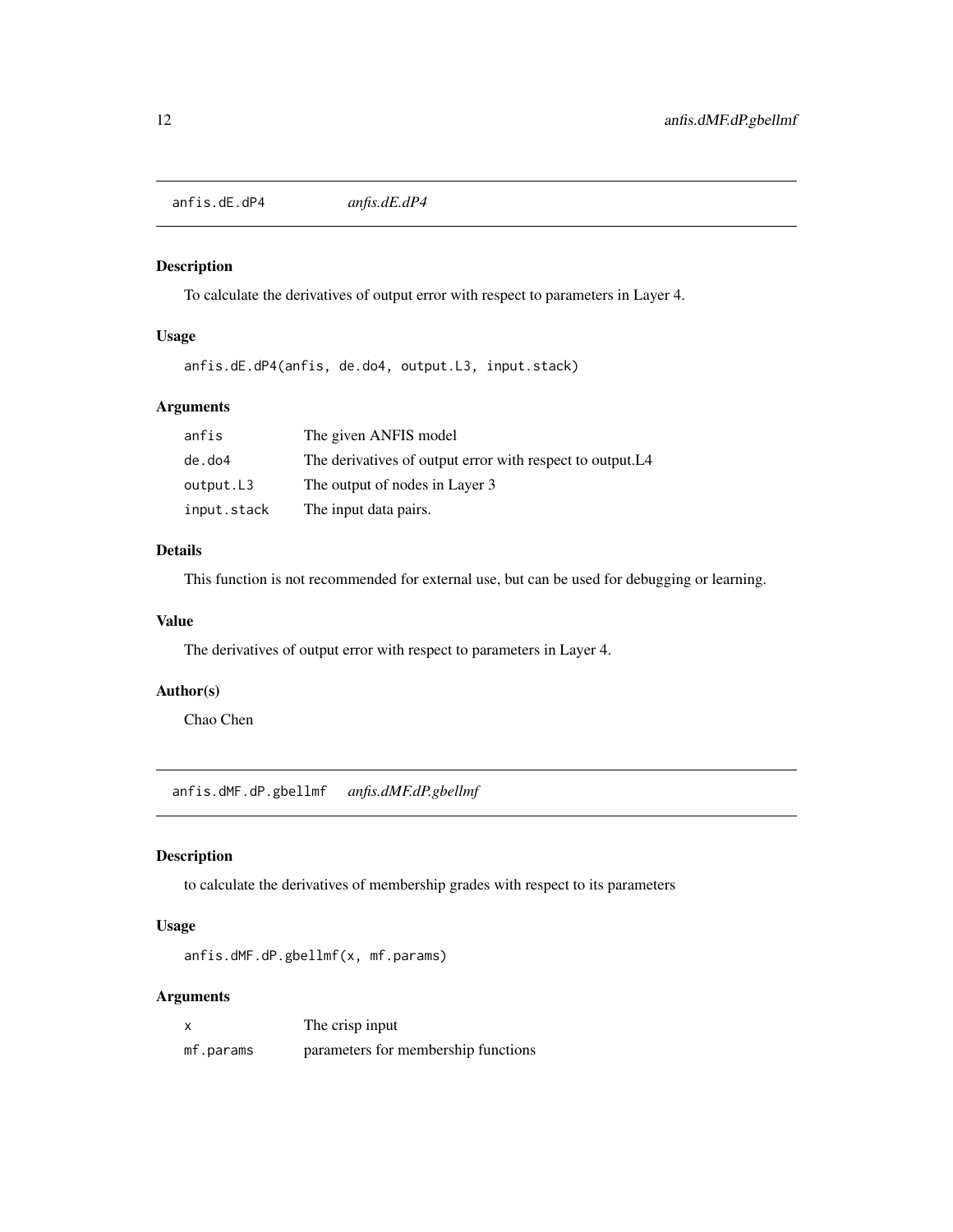#### <span id="page-12-0"></span>anfis.dO2.dO1 13

# Details

This function is not recommended for external use, but can be used for debugging or learning.

# Author(s)

Chao Chen

anfis.dO2.dO1 *anfis.dO2.dO1*

# Description

To calculate the derivatives of output.L2 with respect to output.L1.

# Usage

anfis.dO2.dO1(anfis, output.L2, output.L1)

# Arguments

| anfis     | The given ANFIS model          |
|-----------|--------------------------------|
| output.L2 | The output of nodes in Layer 2 |
| output.L1 | The output of nodes in Layer 1 |

# Details

This function is not recommended for external use, but can be used for debugging or learning.

# Value

The derivatives of output.L2 with respect to output.L1. do2[j].do1[i] <- do2.do1[[i]][[which(fan.out==j)]]

## Author(s)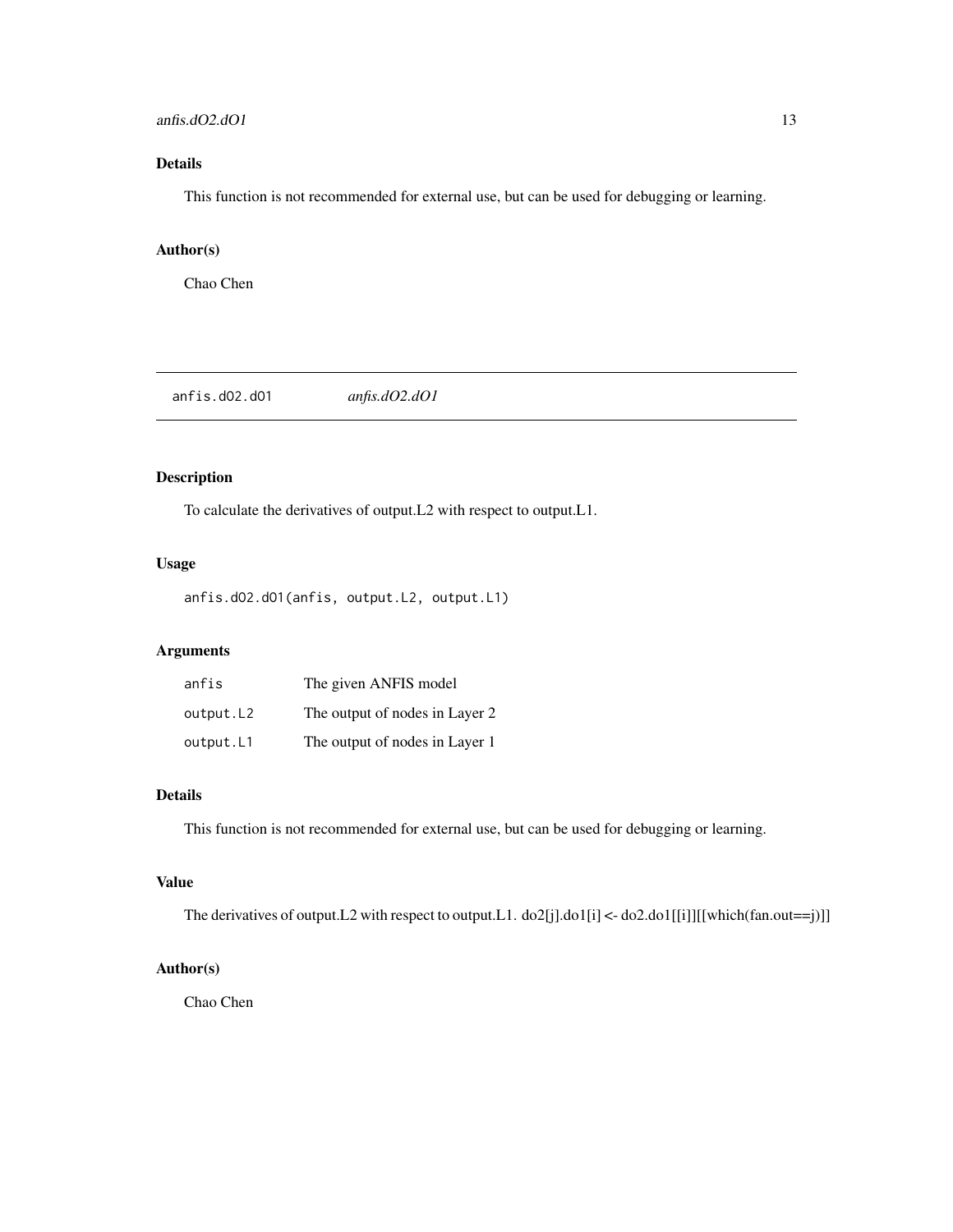<span id="page-13-0"></span>anfis.dO3.dO2 *anfis.dO3.dO2*

# Description

To calculate the derivatives of output.L3 with respect to output.L2.

# Usage

anfis.dO3.dO2(anfis, output.L2, output.L2.which)

# Arguments

anfis The given ANFIS model output.L2 The output of nodes in Layer 2 output.L2.which A list of matrix indicating which output (w.lower, w.upper) in layer 2 should be used by the ekm algorithm

# Details

This function is not recommended for external use, but can be used for debugging or learning.

#### Value

The derivatives of output.L3 with respect to output.L2.  $d\sigma$ 3.left[j]. $d\sigma$ 2[i] <-  $d\sigma$ 3.do2[[i]][[1]][[j]]

## Author(s)

Chao Chen

anfis.dO4.dO3 *anfis.dO4.dO3*

# Description

To calculate the derivatives of output.L4 with respect to output.L3.

#### Usage

anfis.dO4.dO3(output.L4, output.L4.mf)

#### Arguments

| output.L4    | The output of nodes in Layer 4                                        |
|--------------|-----------------------------------------------------------------------|
| output.L4.mf | The membership grades of the membership functions of nodes in Layer 4 |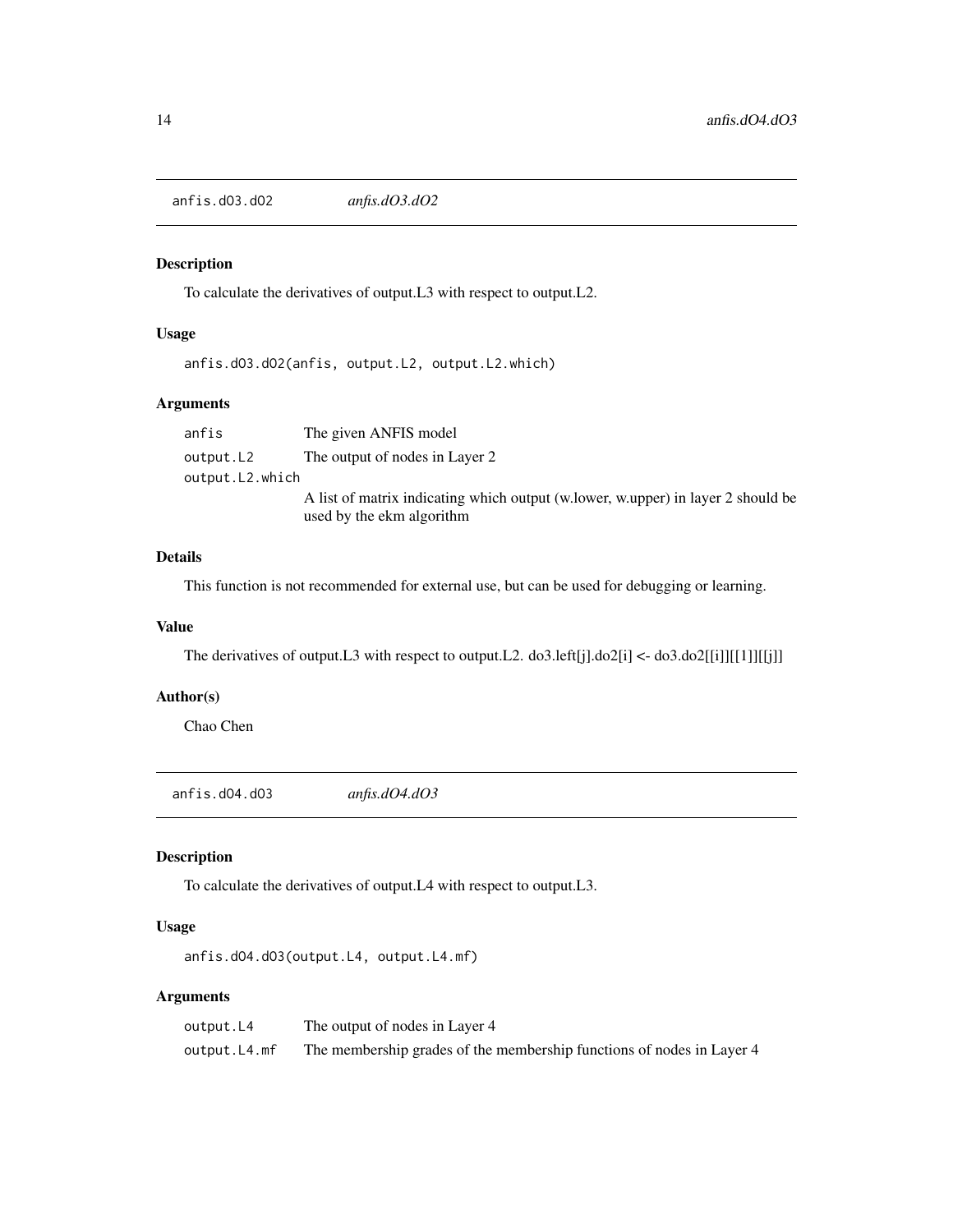#### <span id="page-14-0"></span>anfis.dO5.dO4 15

# Details

This function is not recommended for external use, but can be used for debugging or learning.

#### Value

The derivatives of output.L4 with respect to output.L3.

# Author(s)

Chao Chen

anfis.dO5.dO4 *anfis.dO5.dO4*

# Description

To calculate the derivatives of output.L5 with respect to output.L4. NOTE: currently, only single output in L5 is supported

#### Usage

anfis.dO5.dO4(output.L4)

# Arguments

output.L4 The output of nodes in Layer 4.

# Details

This function is not recommended for external use, but can be used for debugging or learning.

# Value

The derivatives of output.L5 with respect to output.L4.

# Author(s)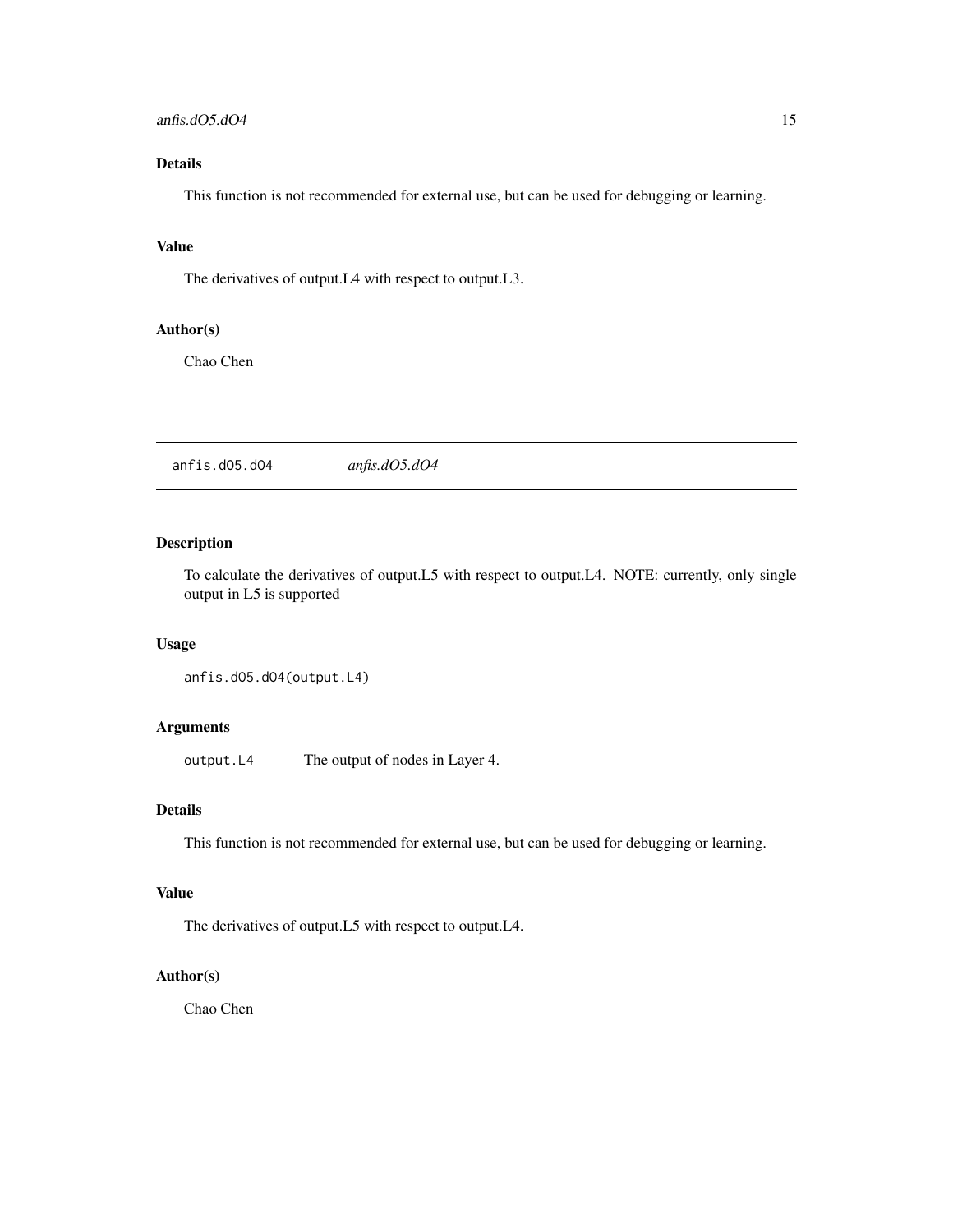<span id="page-15-1"></span><span id="page-15-0"></span>

To evaluate a ANFIS model with input data

# Usage

```
anfis.eval(anfis, input.stack)
```
#### Arguments

| anfis       | The given ANFIS model |
|-------------|-----------------------|
| input.stack | The input data        |

# Value

The output of the anfis for given input data.

# Author(s)

Chao Chen

#### Examples

```
fis <- anfis.tipper()
anfis <- anfis.builder(fis)
data.num <- 5
input.num <- length(fis$input)
input.stack <- matrix(rnorm(data.num*input.num), ncol=input.num)
y <- matrix(rnorm(data.num))
data.trn <- cbind(input.stack, y)
anfis.eval(anfis, input.stack)
```
anfis.L1.eval *The evaluator for nodes in Layer 1*

## Description

To evaluate the antecedent layer (L1) of anfis

# Usage

anfis.L1.eval(anfis, output.LI, input.stack)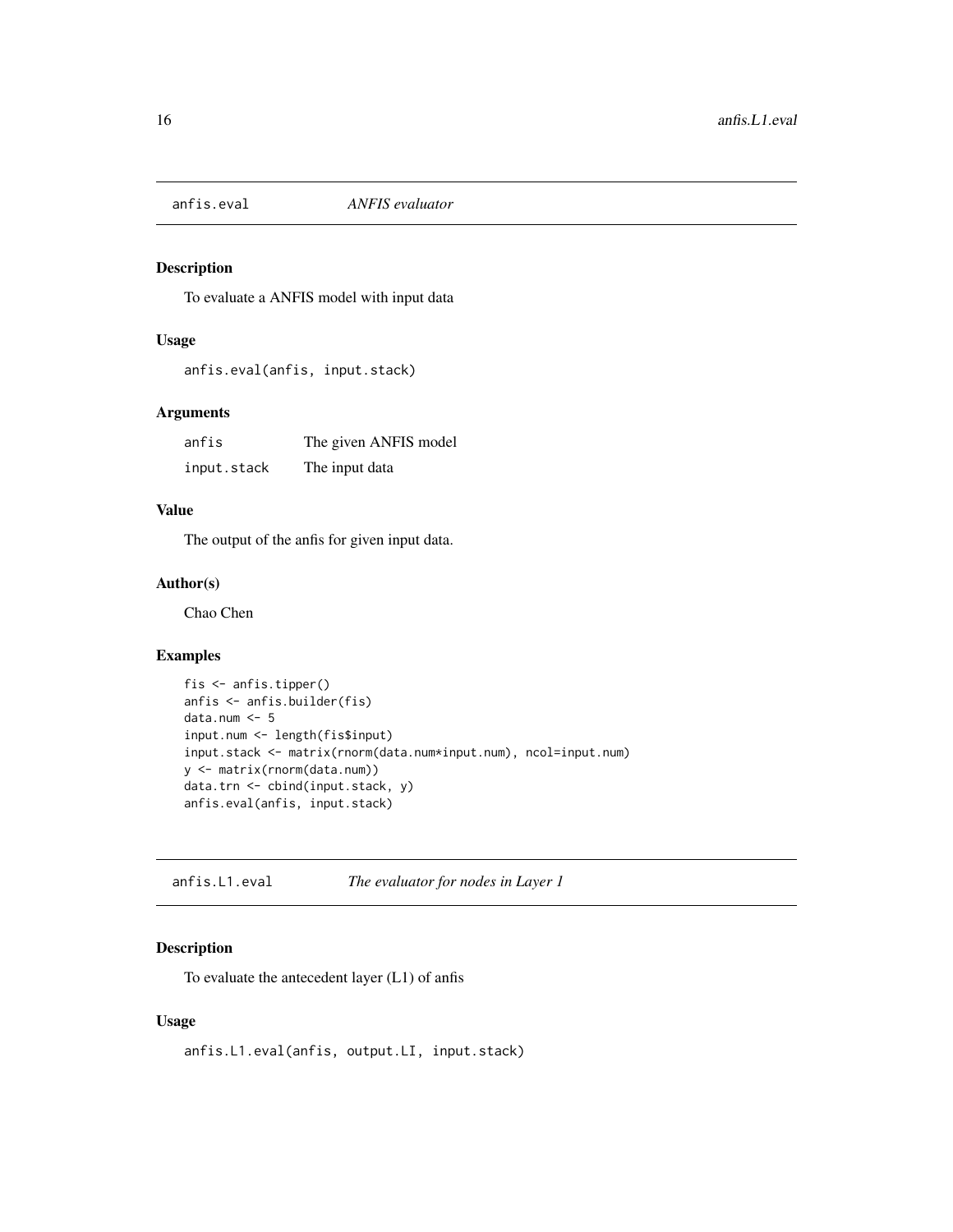#### <span id="page-16-0"></span>anfis.L2.eval 17

### Arguments

| anfis       | The given ANFIS model          |
|-------------|--------------------------------|
| output.LI   | The output of nodes in Layer I |
| input.stack | The input data                 |

### Details

This function is not recommended for external use, but can be used for debugging or learning. See the source code of [anfis.eval](#page-15-1) for usage.

# Value

The output of nodes in Layer 1

# Author(s)

Chao Chen

anfis.L2.eval *The evaluator for nodes in Layer 2*

# Description

To evaluate the nodes in Layer 2 of the given ANFIS model

#### Usage

```
anfis.L2.eval(anfis, output.L1)
```
# Arguments

| anfis     | The given ANFIS model          |
|-----------|--------------------------------|
| output.L1 | The output of nodes in Layer 1 |

# Details

This function is not recommended for external use, but can be used for debugging or learning. See the source code of [anfis.eval](#page-15-1) for usage.

# Value

The output of nodes in Layer 2

#### Author(s)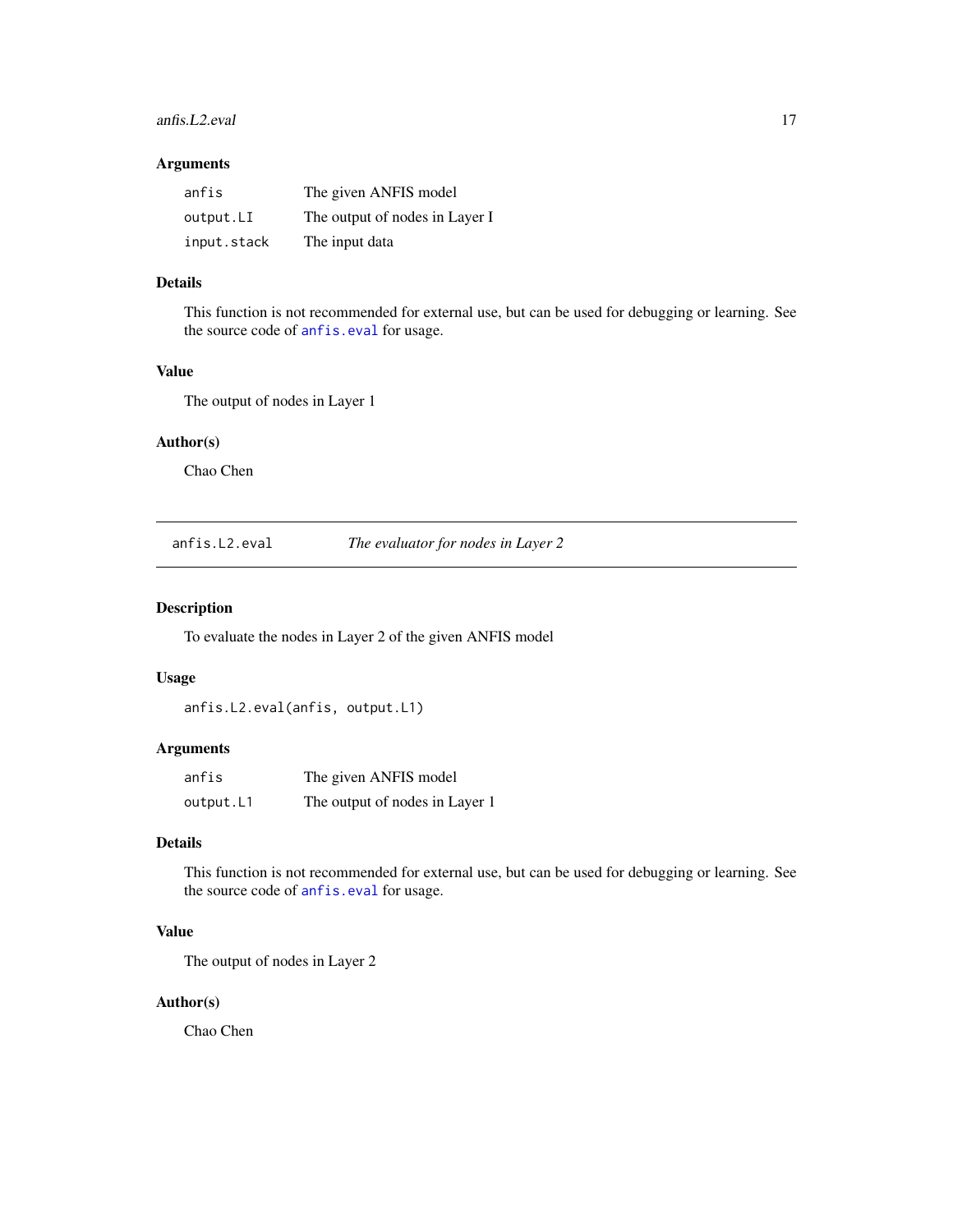<span id="page-17-0"></span>anfis.L2.which *L2.which*

## Description

To determin which output (w.lower, w.upper) to be used by the ekm algorithm

# Usage

anfis.L2.which(anfis, output.L2, output.L4.mf)

# Arguments

| anfis        | The given ANFIS model                            |
|--------------|--------------------------------------------------|
| output.L2    | The output of nodes in Layer 2                   |
| output.L4.mf | The linear membership grades of nodes in Layer 4 |

## Details

This function is not recommended for external use, but can be used for debugging or learning. See the source code of [anfis.eval](#page-15-1) for usage.

# Value

A list of matrix indicating which output (w.lower, w.upper) in layer 2 should be used by the ekm algorithm

#### Author(s)

Chao Chen

anfis.L3.eval *The evaluator for nodes in Layer 3*

# Description

To evaluate the nodes in Layer 3 of the given ANFIS model

# Usage

anfis.L3.eval(anfis, output.L2, output.L2.which)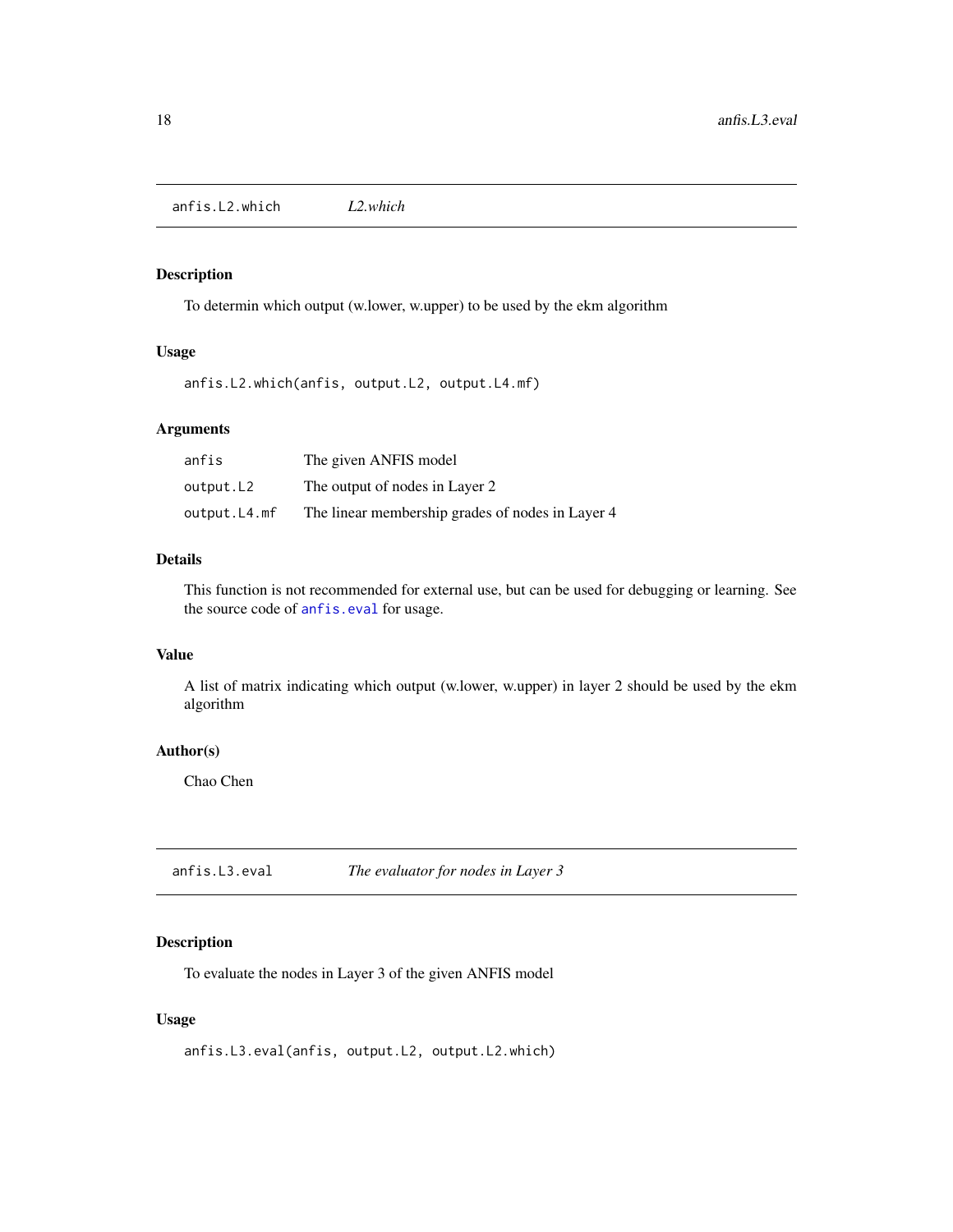#### <span id="page-18-0"></span>anfis.L4.eval 19

### Arguments

| anfis           | The given ANFIS model                                                            |
|-----------------|----------------------------------------------------------------------------------|
| output.L2       | The output of nodes in Layer 2                                                   |
| output.L2.which |                                                                                  |
|                 | A list of matrix indicating which output (w.lower, w.upper) in layer 2 should be |
|                 | used by the ekm algorithm                                                        |

# Details

This function is not recommended for external use, but can be used for debugging or learning. See the source code of [anfis.eval](#page-15-1) for usage.

# Value

The output of nodes in Layer 3

# Author(s)

Chao Chen

anfis.L4.eval *The evaluator for nodes in Layer 4*

# Description

To evaluate the nodes in Layer 4

#### Usage

```
anfis.L4.eval(output.L3, output.L4.mf)
```
## Arguments

output.L3 The output of nodes in Layer 3 output.L4.mf The membership grades of the membership functions of nodes in Layer 4

## Details

This function is not recommended for external use, but can be used for debugging or learning. See the source code of [anfis.eval](#page-15-1) for usage.

#### Value

The output of nodes in Layer 4

#### Author(s)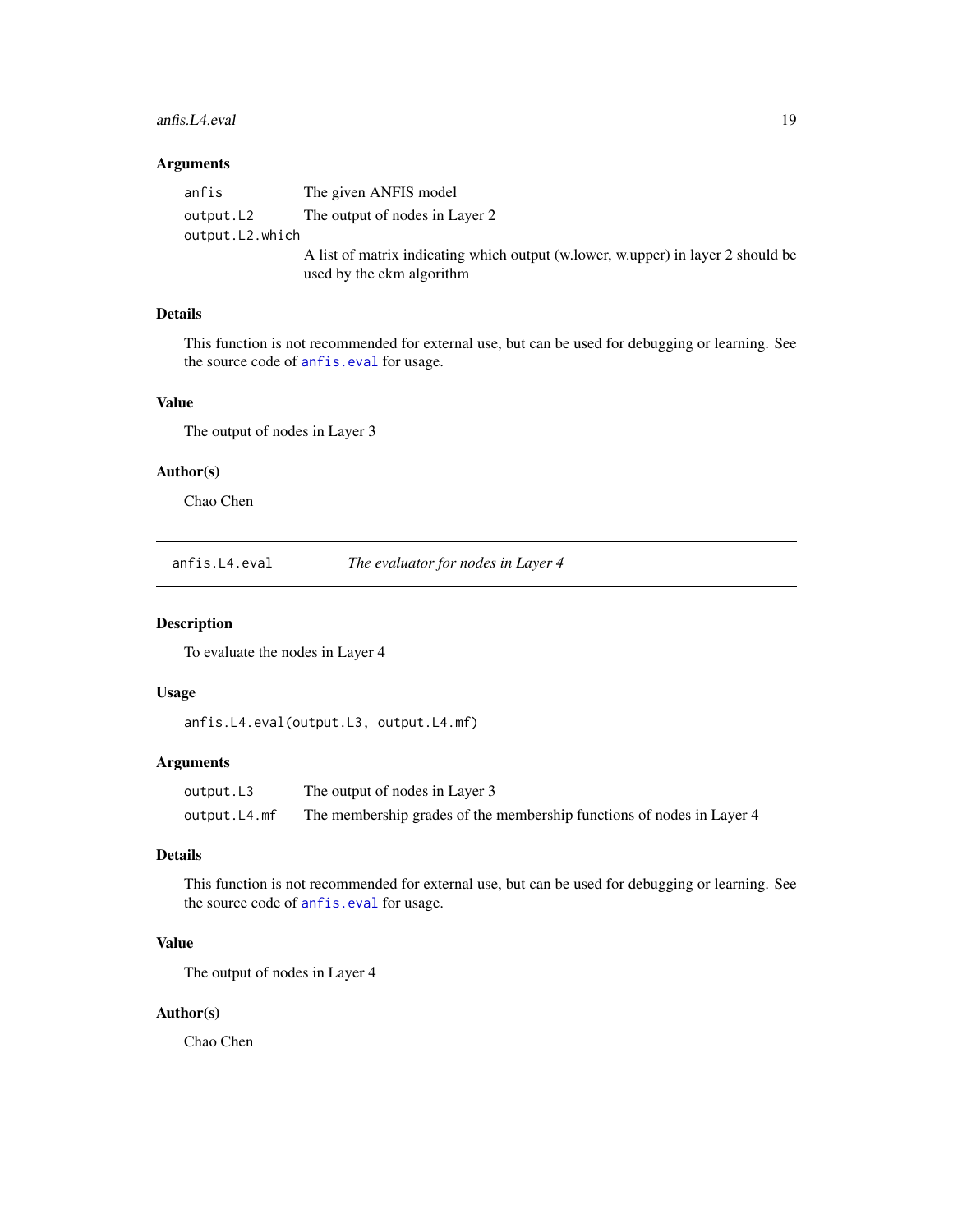<span id="page-19-0"></span>

To evaluate the membership functions of nodes in Layer 4

# Usage

```
anfis.L4.mf.eval(anfis, input.stack)
```
# Arguments

| anfis       | The given ANFIS model |
|-------------|-----------------------|
| input.stack | The input data        |

# Details

This function is not recommended for external use, but can be used for debugging or learning. See the source code of [anfis.eval](#page-15-1) for usage.

# Value

The membership grades of the membership functions of nodes in Layer 4

# Author(s)

Chao Chen

anfis.L5.eval *The evaluator for nodes in Layer 5*

# Description

To evaluate the nodes in Layer 5

# Usage

```
anfis.L5.eval(output.L4)
```
# Arguments

output.L4 The output of nodes in Layer 4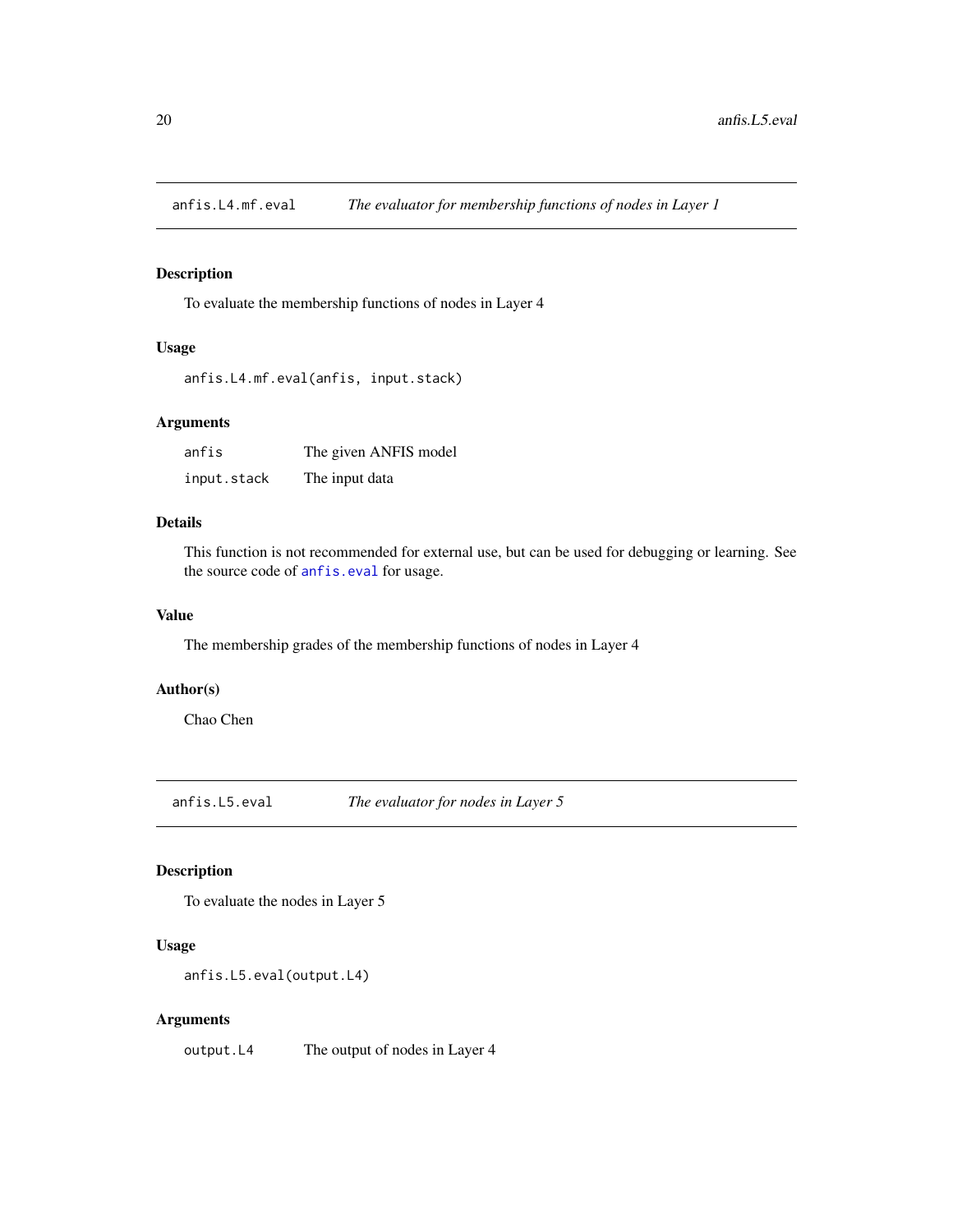# <span id="page-20-0"></span>anfis.LI.eval 21

# Details

This function is not recommended for external use, but can be used for debugging or learning. See the source code of [anfis.eval](#page-15-1) for usage.

# Value

The output of nodes in Layer 5

#### Author(s)

Chao Chen

anfis.LI.eval *The evaluator for nodes in Layer I*

# Description

To evaluate the input Layer (LI) of anfis

#### Usage

anfis.LI.eval(anfis, input.stack)

# Arguments

| anfis       | The given ANFIS model |
|-------------|-----------------------|
| input.stack | The input data        |

#### Details

This function is not recommended for external use, but can be used for debugging or learning. See the source code of [anfis.eval](#page-15-1) for usage.

# Value

The output of nodes in Layer I

# Author(s)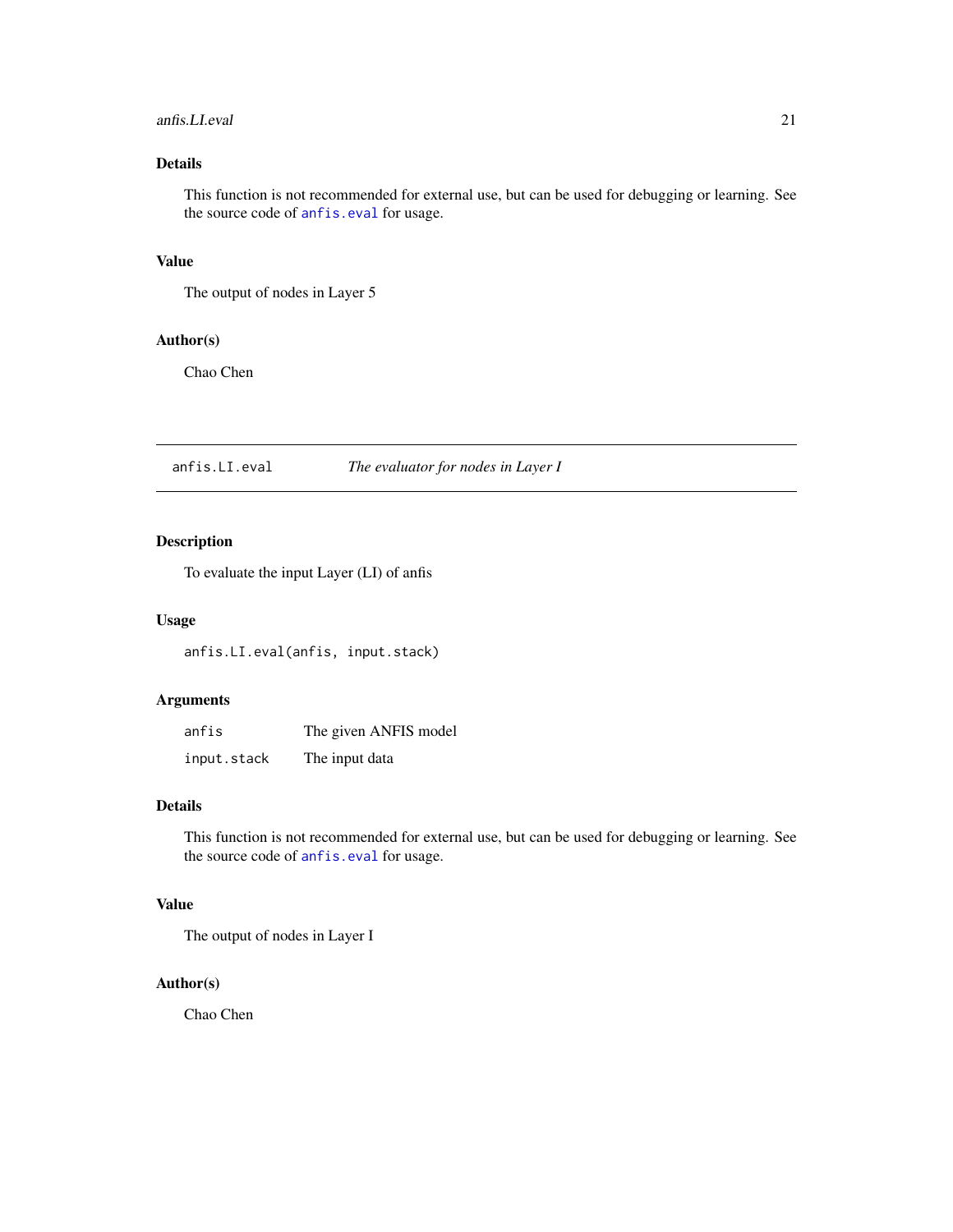<span id="page-21-0"></span>anfis.optimise *ANFIS optimiser*

# Description

To optimise the performance of a given ANFIS model by learning the parameters in L1 and L4.

#### Usage

```
anfis.optimise(anfis, data.trn, data.chk = NULL, epoch.total = 100,
  stepsize = 0.1, rate.inc = 1.1, rate.dec = 0.9, method = c("gradient","lse"), err.log = F, online = 0, lambda = 1, opt.by = "err,opt")
```
# Arguments

| anfis       | The given ANFIS model                                                                                                                |
|-------------|--------------------------------------------------------------------------------------------------------------------------------------|
| data.trn    | The input and output data pairs as training data                                                                                     |
| data.chk    | The input and output data pairs as checking (validation) data                                                                        |
| epoch.total | The total training epochs.                                                                                                           |
| stepsize    | The initial stepsize.                                                                                                                |
| rate.inc    | increasing rate of the stepsize                                                                                                      |
| rate.dec    | decrasing rate of the stepsize                                                                                                       |
| method      | The learning algorithms for Layer 1 and Layer 4 respectively. default method= $c$ ("gradient",<br>" $\text{lse}$ ")                  |
| err.log     | T or F, the flag indicate whether to save the error log.                                                                             |
| online      | $0$ – batch; 1 – online; 2 – semi-online                                                                                             |
| lambda      | The forgetting rate for the LSE algorithm                                                                                            |
| opt.by      | To optimise the ANFIS model by: $err,opt -$ optimisation error; $err.tr -$ training<br>error; err.chk – checking (validation) error. |

#### Value

The optimised ANFIS model.

## Author(s)

Chao Chen

# References

An extended ANFIS architecture and its learning properties for type-1 and interval type-2 models <http://eprints.nottingham.ac.uk/33465/>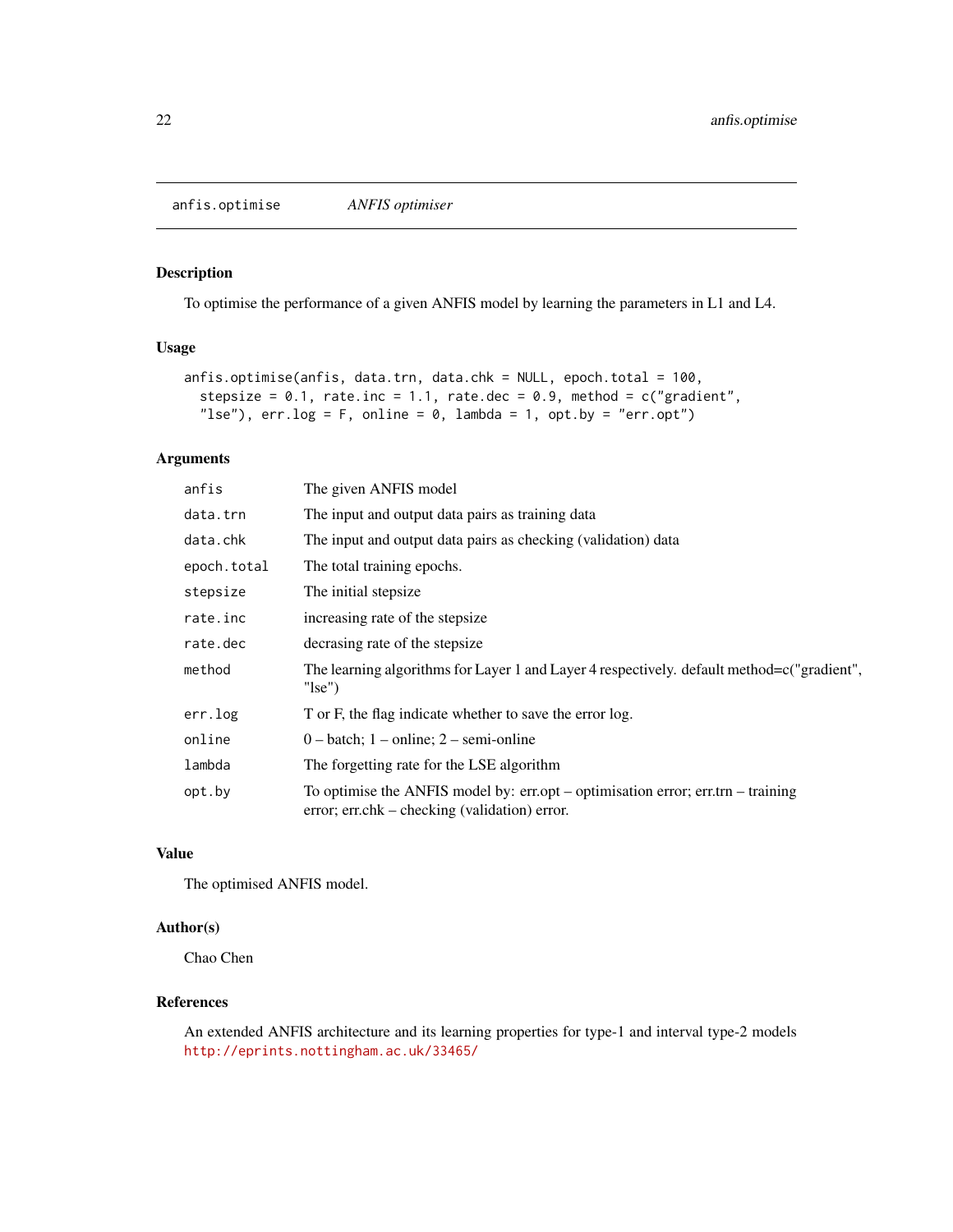# <span id="page-22-0"></span>anfis.plotmf 23

# Examples

```
fis <- anfis.tipper()
anfis <- anfis.builder(fis)
data.num <- 5
input.num <- length(fis$input)
input.stack <- matrix(rnorm(data.num*input.num), ncol=input.num)
y <- matrix(rnorm(data.num))
data.trn <- cbind(input.stack, y)
anfis.eval(anfis, input.stack)
anfis.final <- anfis.optimise(anfis, data.trn, epoch.total=500,
                                 stepsize=0.01, rate.inc=1.1, rate.dec=0.9)
```
anfis.plotmf *Plot membership functions for an ANFIS object*

#### Description

Plots a 2D graph of all membership functions from the specified variable which must be part of an anfis object.

## Usage

```
anfis.plotmf(anfis, varType, varIndex, xx = NULL, timelimit = 0,
  xlab = NULL, ylab = NULL, main = NULL)
```
#### Arguments

| anfis     | Requires an existing antis as an argument.                                                                                           |
|-----------|--------------------------------------------------------------------------------------------------------------------------------------|
| varType   | Can be either 'input' or 'output', representing the type of variable.                                                                |
| varIndex  | A numerical integer, representing the index of the input or output variable whose<br>membership functions shall be plotted (base 1). |
| XX        | primary inputs for extra lines                                                                                                       |
| timelimit | for perturbation                                                                                                                     |
| xlab      | X axis label using font, size and color                                                                                              |
| vlab      | Y axis label, same font attributes as xlab                                                                                           |
| main      | The main title (on top)                                                                                                              |

# Value

A two dimensional graph displaying all the membership functions of a given variable.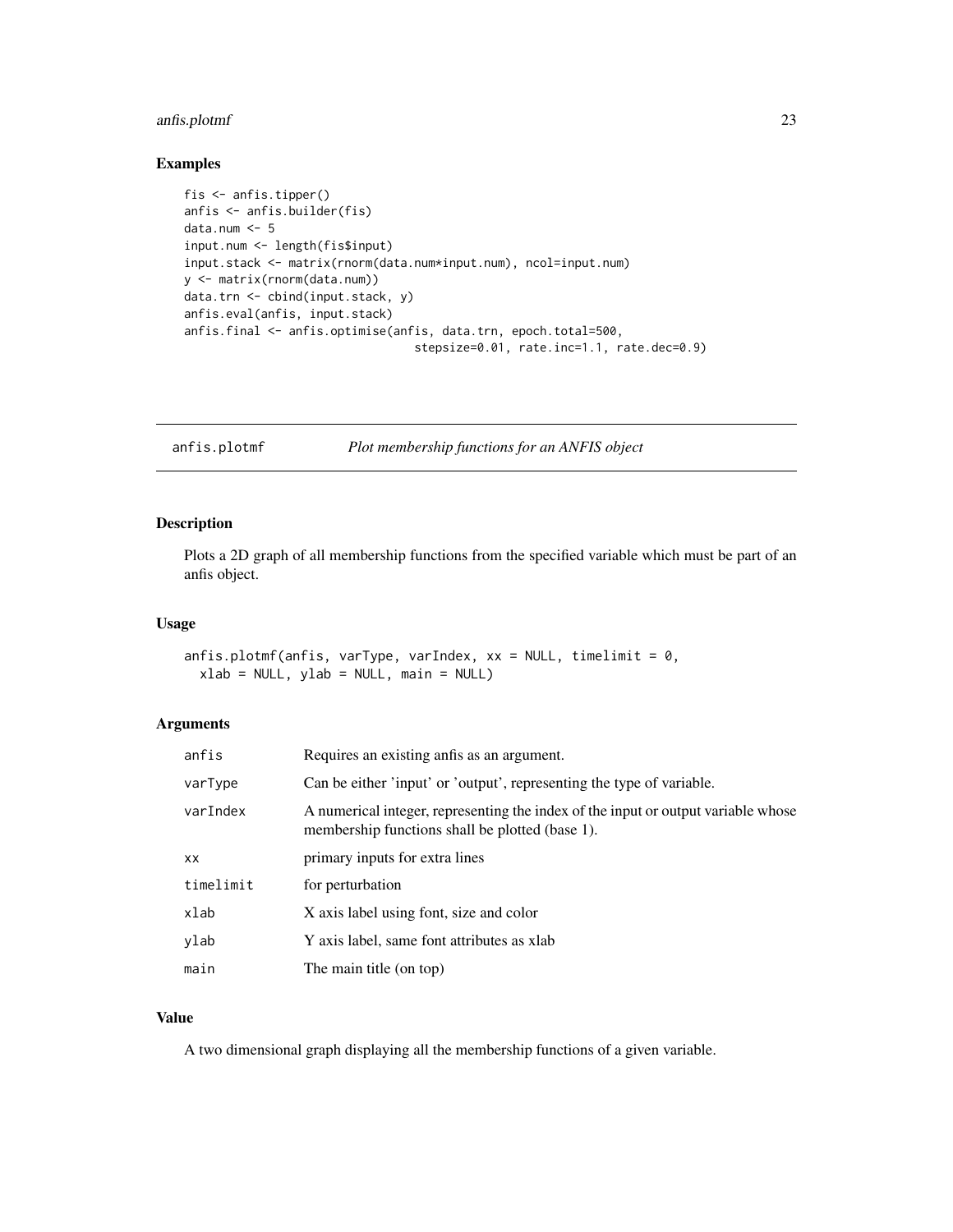24 defuzz

#### Examples

```
fis <- anfis.tipper()
anfis <- anfis.builder(fis)
data.num <- 5
input.num <- length(fis$input)
input.stack <- matrix(rnorm(data.num*input.num), ncol=input.num)
y <- matrix(rnorm(data.num))
data.trn <- cbind(input.stack, y)
anfis.eval(anfis, input.stack)
anfis.final <- anfis.optimise(anfis, data.trn, epoch.total=500,
                                 stepsize=0.01, rate.inc=1.1, rate.dec=0.9)
anfis.plotmf(anfis, 'input', 1)
anfis.plotmf(anfis.final, 'input', 1)
```
anfis.tipper *Produces an example fis object which can be used for ANFIS.*

#### Description

A function used primarily for example purposes, it creates a fis with two input (service & food), output variables (tip) and their membership functions.

# Usage

anfis.tipper()

# Value

A fis is return

#### Examples

fis <- anfis.tipper()

defuzz *Defuzzify a set of values.*

#### Description

Defuzzifies a given set of values using a specified range and defuzzification type producing a crisp value.

# Usage

defuzz(x, mf, type)

<span id="page-23-0"></span>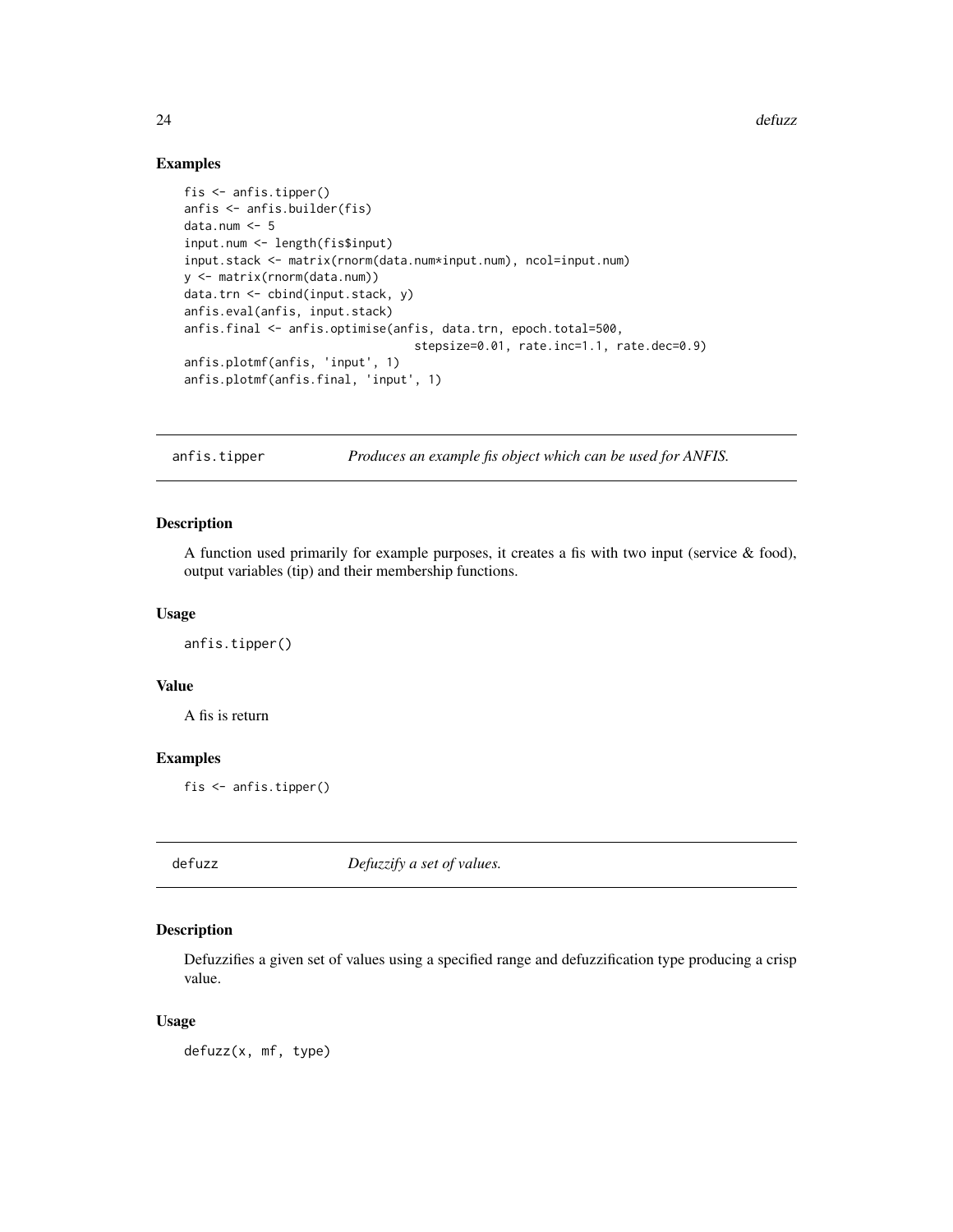#### <span id="page-24-0"></span>evalfis 25

# Arguments

|      | The range to be applied in the function (numeric vector).                                                 |
|------|-----------------------------------------------------------------------------------------------------------|
| mf   | The values to be applied in the function (numeric vector).                                                |
| type | The defuzzification method type, which should be either 'centroid', 'bisector',<br>'mom', 'som' or 'lom'. |

# Value

Returns a defuzzified crisp value (double).

# Examples

 $Crisp_value = defuzz(1:10, c(1.5, 5), "centroid")$ 

evalfis *Evaluate a Fuzzy Inference System (fis)*

# Description

Returns an evaluated crisp value for a given fis structure.

# Usage

evalfis(input\_stack, fis)

# Arguments

| input_stack | A matrix representing the input stack, number of inputs (columns) by number<br>of outputs (rows). |
|-------------|---------------------------------------------------------------------------------------------------|
| fis         | A fis must be provided.                                                                           |

#### Value

Returns a matrix of evaluated values.

```
Input_data <- matrix((1:2),1,2)fis <- tipper()
evalfis(Input_data, fis)
```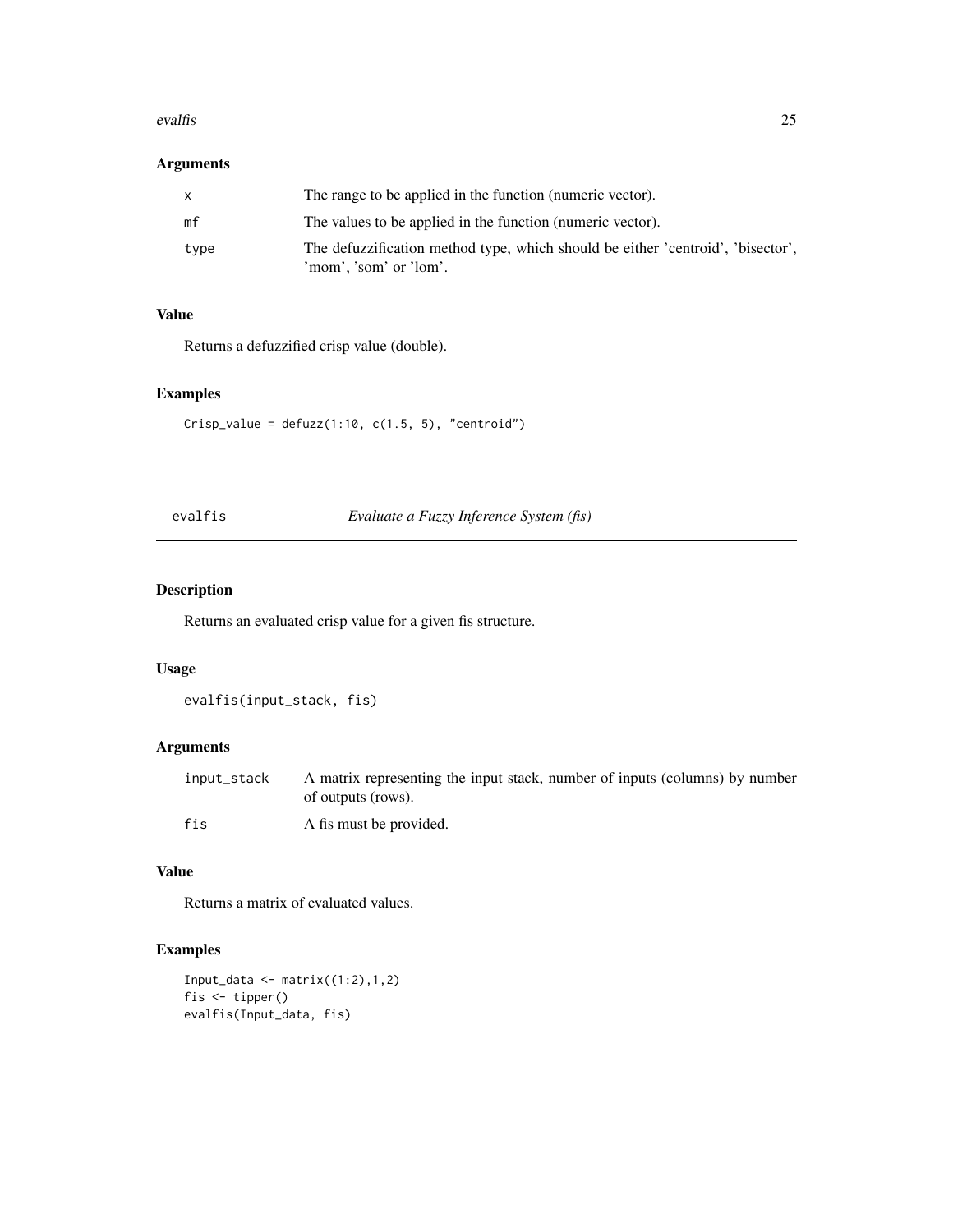<span id="page-25-0"></span>

To obtain the corresponding membership grade(s) for the crsip input(s)  $x$ 

#### Usage

evalmf(...)

## Arguments

... This function has accepted these arguments namely; x, mf.type, mf.params and mf. See the explanation on details section.

#### Details

This function involved such as these arguments:

x - A generic element of U, which is the universe of discourse for a fuzzy set mf.type - The type of fuzzy membership function mf.params - The parameters for the given type of membership function mf - the membership function generated by [genmf](#page-34-1)

This function can be used in two ways in order to obtain the membership grade(s) (see the examples section) :

1. evalmf(x, mf.type, mf.params) 2. evalmf(x,mf)

#### Value

Membership grade(s)

#### Author(s)

Chao Chen

```
evalmf(5, mf.type=gbellmf, mf.params=c(1,2,3))
evalmf(1:10, mf.type=gbellmf, mf.params=c(1,2,3))
mf \leq genmf('gbellmf', c(1,2,3))
evalmf(5, mf)
evalmf(1:10, mf)
```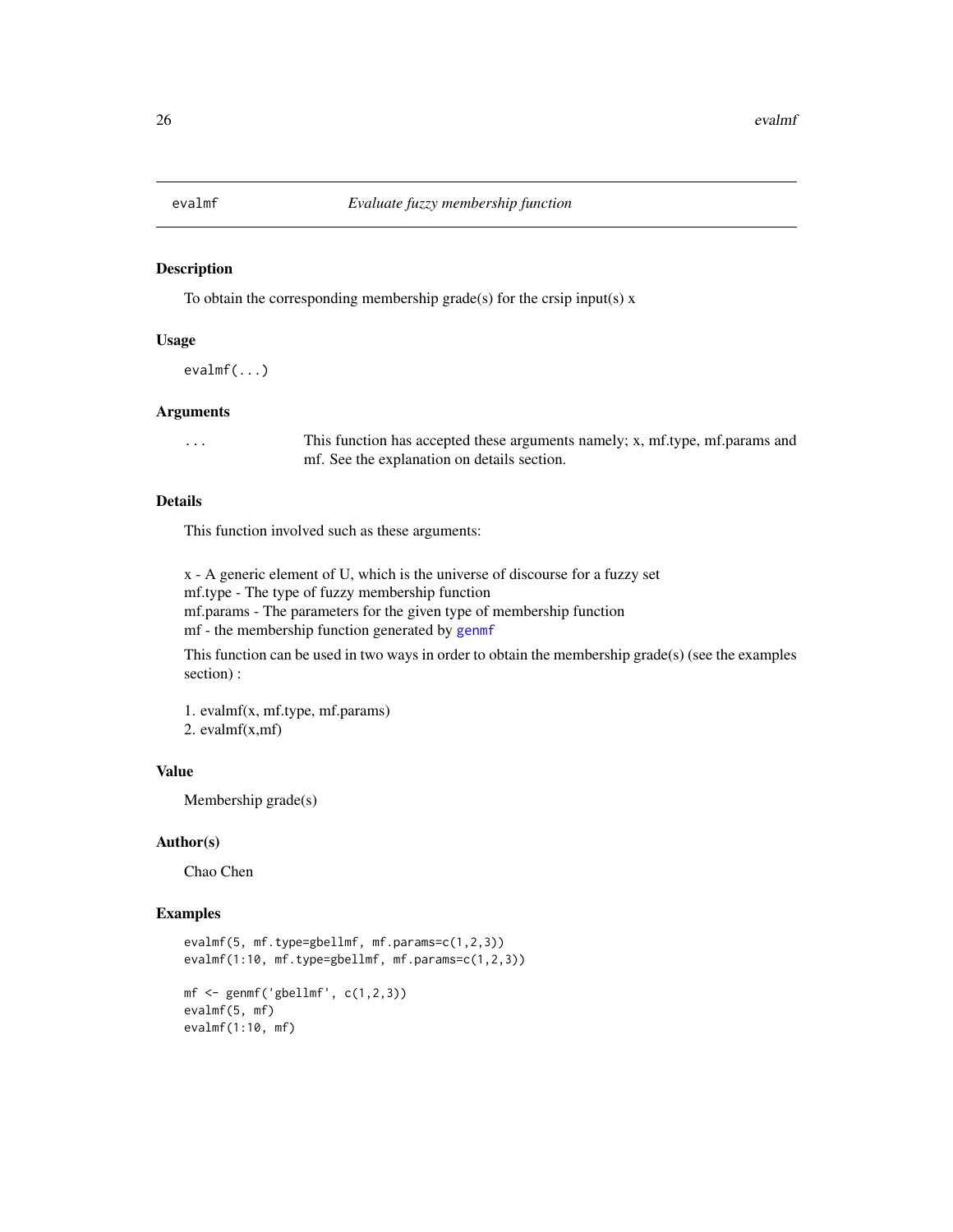<span id="page-26-0"></span>

To obtain the corresponding membership grade(s) for crisp input(s)  $x$ 

#### Usage

evalmftype(x, mf.type, mf.params)

# Arguments

|           | A generic element of U, which is the universe of discourse for a fuzzy set |
|-----------|----------------------------------------------------------------------------|
| mf.type   | The member function type                                                   |
| mf.params | The parameters for a member function                                       |

# Value

Membership grade(s)

#### Author(s)

Chao Chen

# Examples

```
evalmftype(5, mf.type=gbellmf, mf.params=c(1,2,3))
evalmftype(1:10, mf.type=gbellmf, mf.params=c(1,2,3))
```
fis.builder *TSK FIS builder*

## Description

To build a one-output TSK FIS by automatically generating the input membership functions and the fuzzy rules

#### Usage

```
fis.builder(x.range, input.num, input.mf.num, input.mf.type,
  rule.num = prod(input.mf.num), rule.which = NULL,
  defuzzMethod = "default", params.ante, params.conse)
```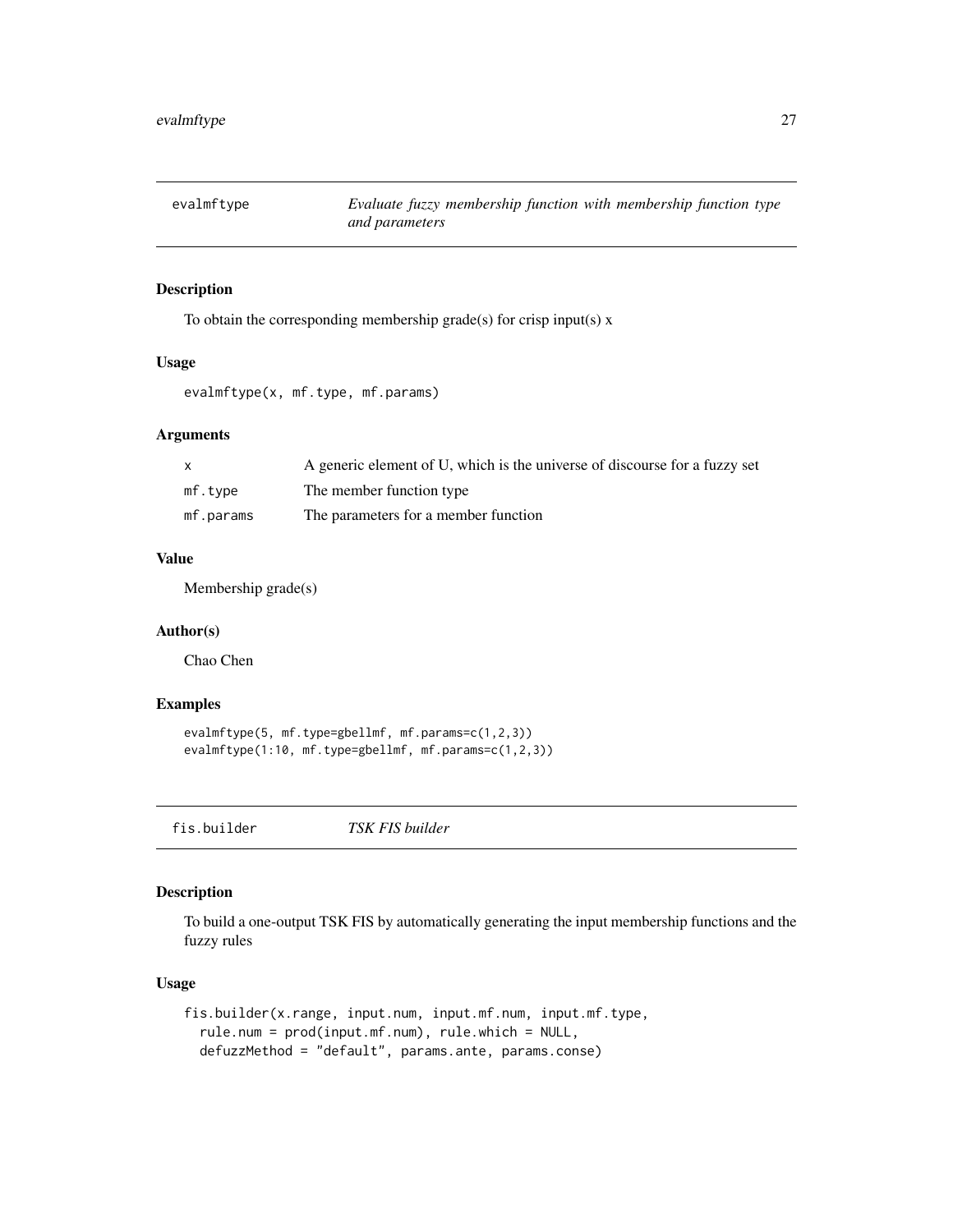# Arguments

| x.range       | a vector/matrix as the range of input(s)                                                                    |
|---------------|-------------------------------------------------------------------------------------------------------------|
| input.num     | the number of inputs                                                                                        |
| input.mf.num  | a list of the number of membership functions for all inputs                                                 |
| input.mf.type | designed for different membershp function types, however, currently, 'T1' for<br>gbellmf, else 'it2gbellmf' |
| rule.num      | the number of rules                                                                                         |
| rule.which    | selected rules to be used in the full rule list, for example, $c(1,2,3)$ specify the<br>first three rules   |
| defuzzMethod  | "default"                                                                                                   |
| params.ante   | parameter settings for initialising antecedent membership functions                                         |
| params.conse  | parameter settings for initialising consequent membership functions                                         |

# Author(s)

Chao Chen

fuzzy.firing *Fuzzy rule firing*

# Description

To get the firing strength for the given input fuzzification membership function and the antecedent membership function in the domain of [lower, upper]

# Usage

fuzzy.firing(operator, x.mf, ante.mf, lower, upper)

# Arguments

| operator | t-norm operator                     |
|----------|-------------------------------------|
| x.mf     | the fuzzy input membership function |
| ante.mf  | the antecedent membership function  |
| lower    | lower bound of the input            |
| upper    | upper bound of the input            |

# Value

the rule firing strenth

# Author(s)

<span id="page-27-0"></span>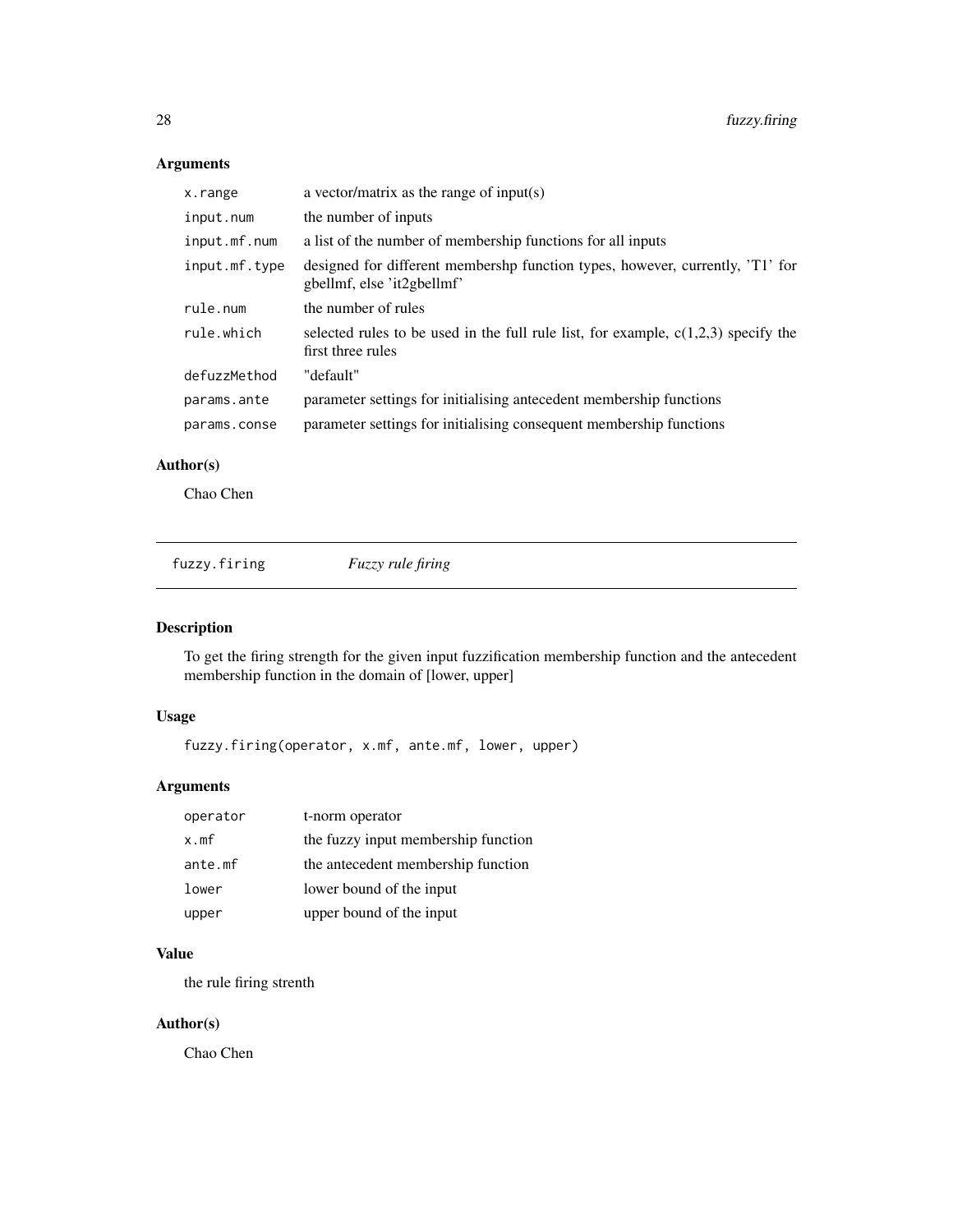# <span id="page-28-0"></span>fuzzy.optimise 29

## Examples

```
x.mf <- x.fuzzification(gbell.fuzzification, 3, c(1,2))
ante.mf <- genmf(gbellmf, c(1,2,6))
firing.strength <- fuzzy.firing(min, x.mf, ante.mf, lower=0, upper=10)
firing.strength
```
fuzzy.optimise *Fuzzy optimisation*

# Description

to get an approximation of the maximum membership grade for a given membership function in the domain of [lower, upper]

# Usage

fuzzy.optimise(fuzzy.mf, lower, upper)

# Arguments

| fuzzy.mf | fuzzy member function    |
|----------|--------------------------|
| lower    | lower bound of the input |
| upper    | upper bound of the input |

## Value

an approximation of the maximum membership grade in the given domain

## Author(s)

Chao Chen

```
mf \leftarrow gemmf(gbellmf, c(1,2,3))x \leq -\text{seq}(4, 5, \text{ by=0.01})max(evalmf(x, mf))
fuzzy.optimise(mf, 4, 5)
```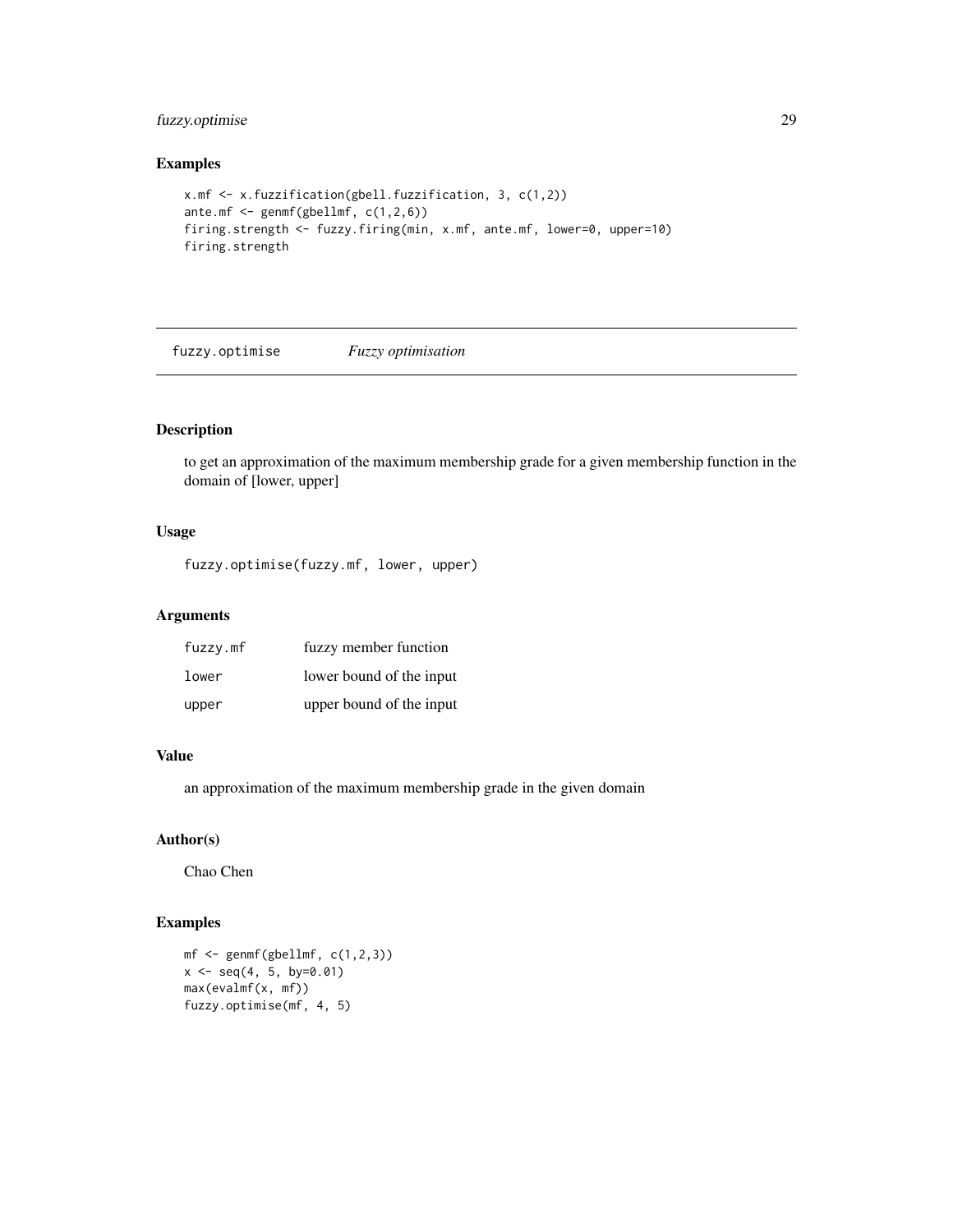<span id="page-29-0"></span>

To conduct t-norm or t-conorm operation for given fuzzy member functions

# Usage

```
fuzzy.t(operator, ...)
```
# Arguments

| operator | The supported t-norm/t-conorm operators are min, prod, max |
|----------|------------------------------------------------------------|
| $\cdot$  | fuzzy membership functions                                 |

# Value

A membership function, which is the t-norm/t-conorm of membership functions

#### Author(s)

Chao Chen

#### Examples

```
mf1 \leftarrow gennf(gbellm f, c(1,2,3))mf2 \leftarrow gemff(gbellmf, c(4,5,6))mf3 <- fuzzy.t(max, mf1, mf2)
tmp1 <- evalmf(1:10, mf1)
tmp2 <- evalmf(1:10, mf2)
tmp3 <- evalmf(1:10, mf3)
identical(tmp3, pmax(tmp1, tmp2))
tmp3
```
fuzzy.tconorm *Fuzzy t-conorm*

# Description

To conduct t-conorm operation for given fuzzy member functions

# Usage

fuzzy.tconorm(operator, ...)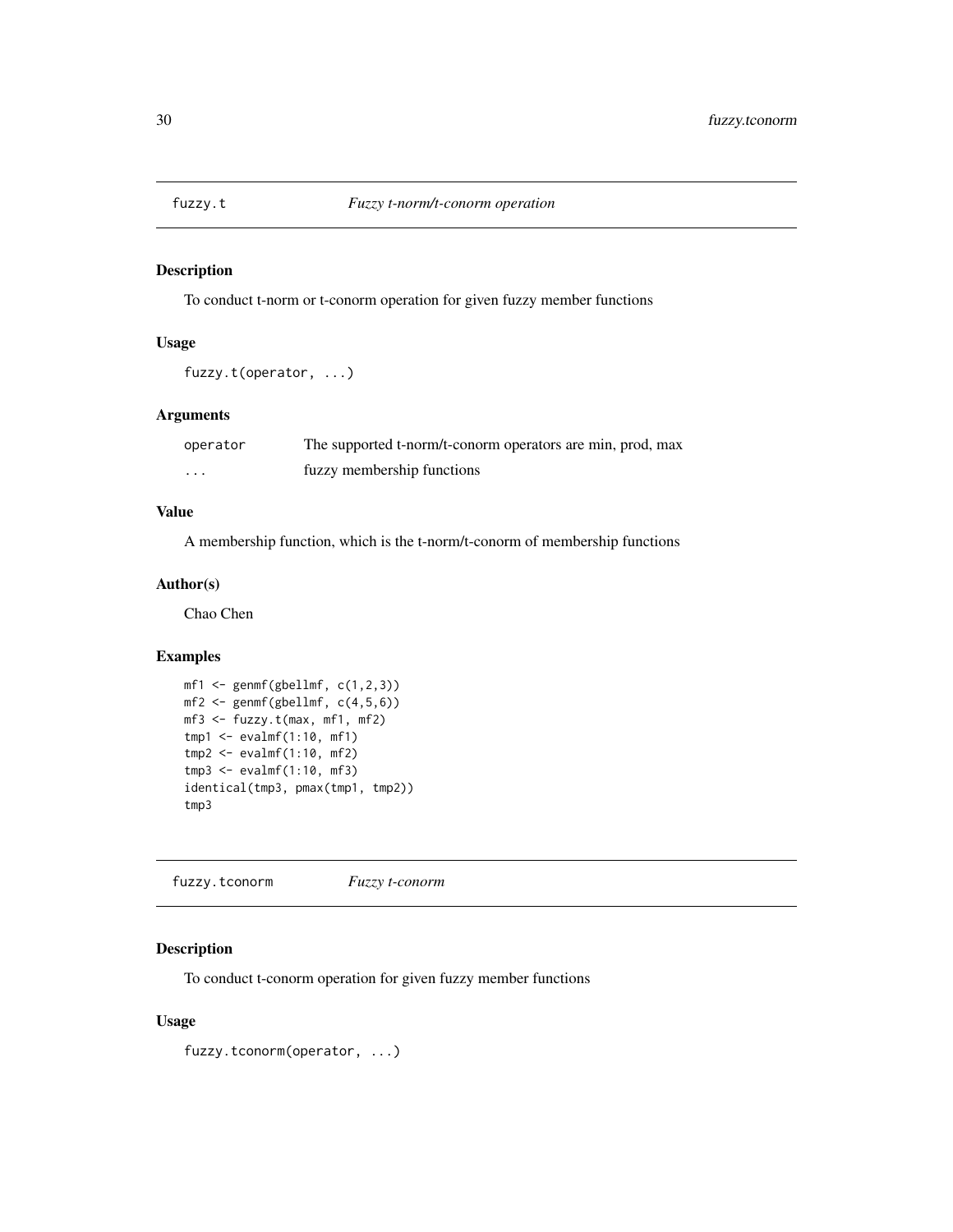# <span id="page-30-0"></span>fuzzy.tnorm 31

### Arguments

| operator | The t-conorm operator such as max |
|----------|-----------------------------------|
| $\cdots$ | fuzzy membership functions        |

#### Value

A membership function, which is the t-conorm of membership functions

#### Author(s)

Chao Chen

# Examples

```
mf1 \leq genmf(gbellmf, c(1,2,3))
mf2 \leftarrow gemmf(gbellmf, c(4,5,6))mf3 <- fuzzy.tconorm(max, mf1, mf2)
tmp1 <- evalmf(1:10, mf1)
tmp2 <- evalmf(1:10, mf2)
tmp3 < -<sup>sup>evalmf(1:10, mf3)</sup>
identical(tmp3, pmax(tmp1, tmp2))
tmp3
```
fuzzy.tnorm *Fuzzy tnorm*

# Description

To conduct t-norm operation for given fuzzy member functions

# Usage

```
fuzzy.tnorm(operator, ...)
```
# Arguments

| operator                | The t-norm operator such as min, prod |
|-------------------------|---------------------------------------|
| $\cdot$ $\cdot$ $\cdot$ | fuzzy membership functions            |

# Value

A membership function, which is the t-norm of membership functions

#### Author(s)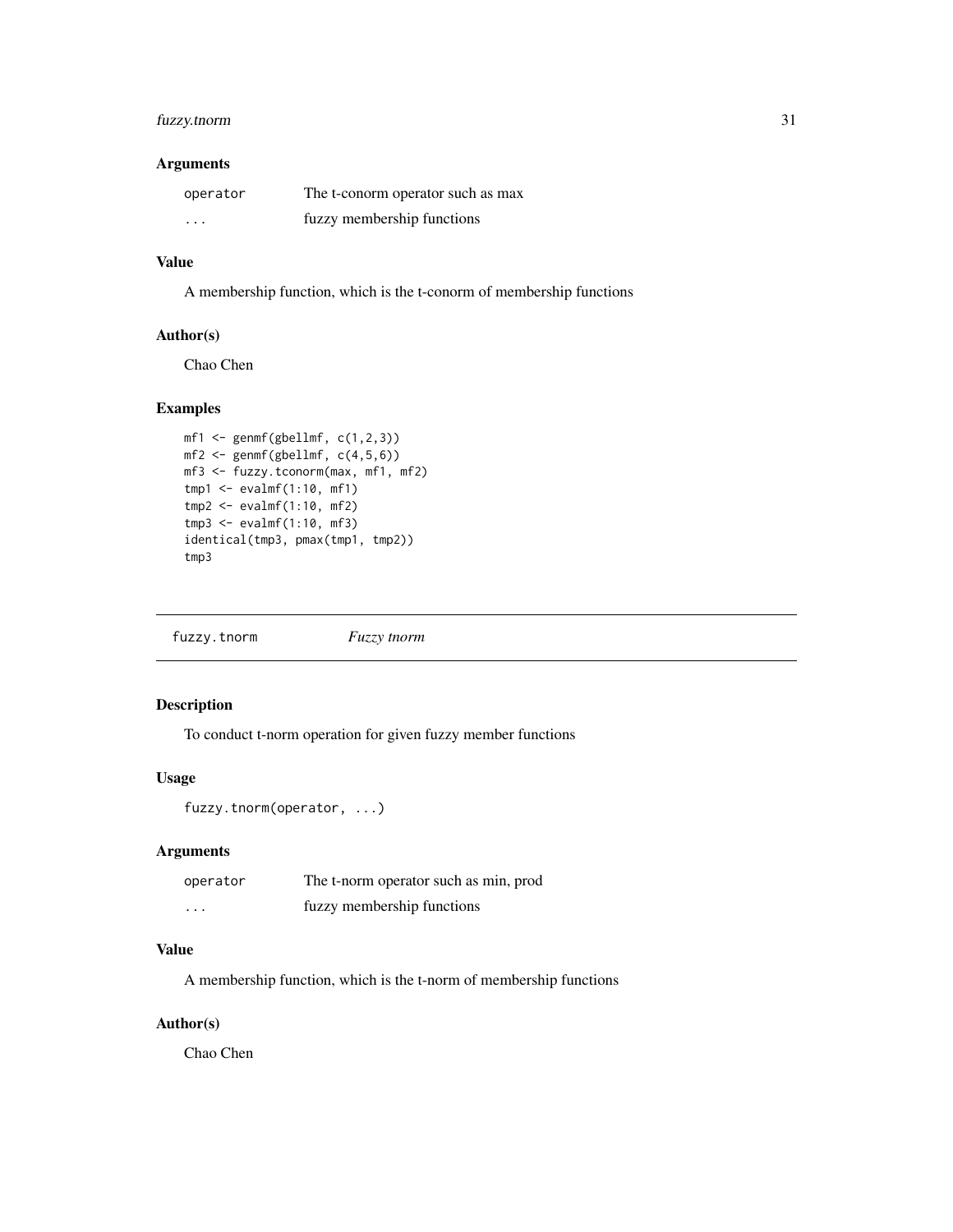# Examples

```
mf1 \leftarrow gennf(gbellm f, c(1,2,3))mf2 \leq-genmf(gbellmf, c(4,5,6))mf3 <- fuzzy.tnorm(prod, mf1, mf2)
tmp1 < -evalmf(1:10, mf1)tmp2 < -evalmf(1:10, mf2)tmp3 <- evalmf(1:10, mf3)
identical(tmp3, tmp1*tmp2)
tmp3
```
fuzzyr.accuracy *Fuzzy Accuracy*

# Description

This function is to provide performance indicators by using eight different accuracy measures including a new measure UMBRAE.

# Usage

fuzzyr.accuracy(f, y, f.ref =  $0$ , scale.mase = NULL)

# Arguments

| f          | A vector of forecasting values produced by a model to be evaluated.                |
|------------|------------------------------------------------------------------------------------|
| v          | A vector of observed values.                                                       |
| f.ref      | A vector of forecasting values produced by a benchmark method to be com-<br>pared. |
| scale.mase | A single value which is the scaling factor of the measure MASE.                    |

# Value

A vector of results by each measure.

## Author(s)

Chao Chen

# References

A new accuracy measure based on bounded relative error for time series forecasting [http://dx.](http://dx.doi.org/10.1371/journal.pone.0174202) [doi.org/10.1371/journal.pone.0174202](http://dx.doi.org/10.1371/journal.pone.0174202)

```
f \leftarrow \text{norm}(10)y \le - rnorm(10)
fuzzyr.accuracy(f, y)
```
<span id="page-31-0"></span>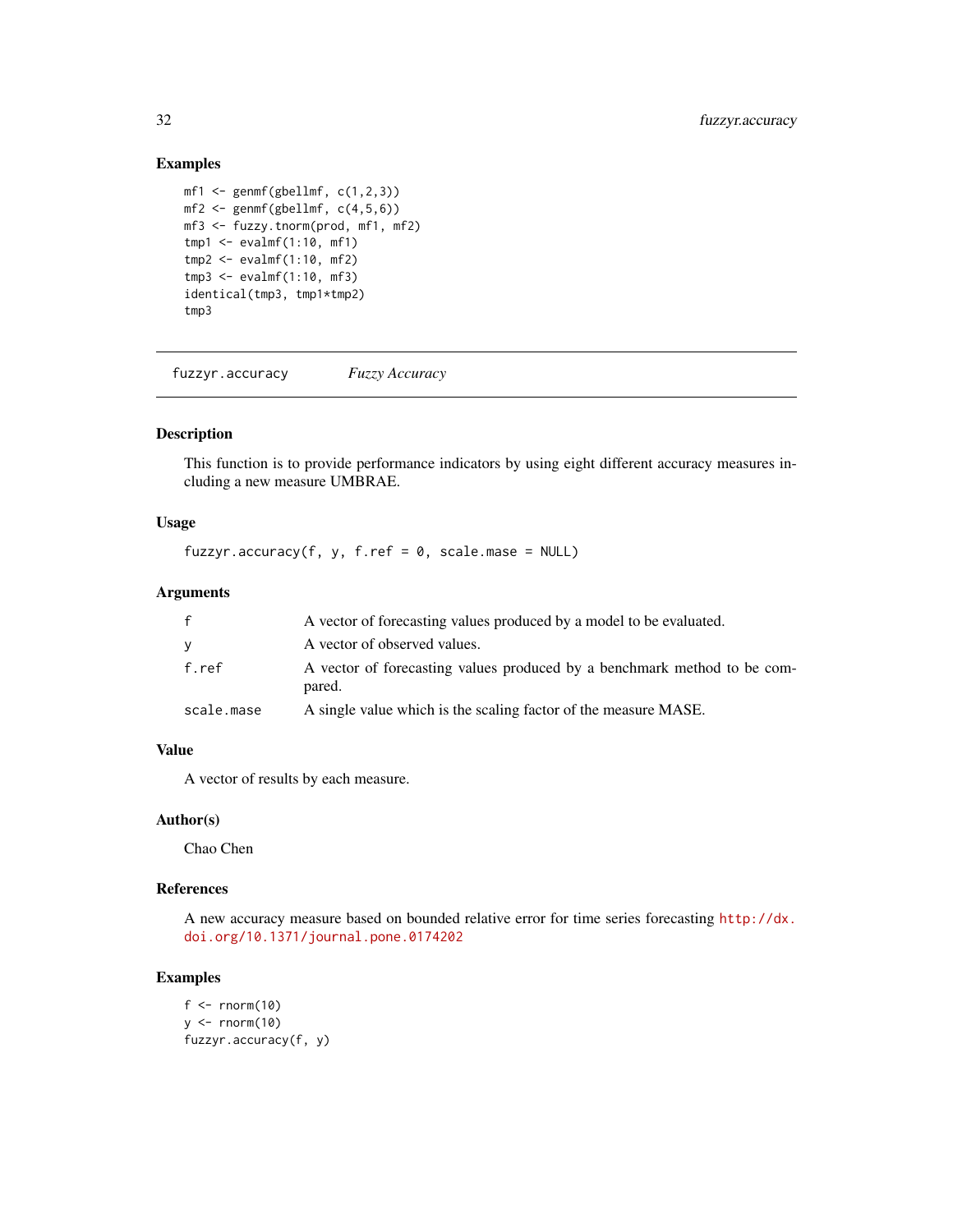<span id="page-32-0"></span>This is a modification of the original match.fun, where parent.frame(2) is changed to parent.env(environment()).

#### Usage

```
fuzzyr.match.fun(FUN, descend = TRUE)
```
# Arguments

| FUN     | item to match as function: a function, symbol or character string. |
|---------|--------------------------------------------------------------------|
| descend | logical; control whether to search past non-function objects.      |

# Details

See [match.fun](#page-0-0).

<span id="page-32-1"></span>gbell.fuzzification *Gaussian bell fuzzification*

# Description

To generate a fuzzy membership function based on Gaussian bell fuzzification for the given crisp input x

#### Usage

gbell.fuzzification(x, mf.params)

# Arguments

| $\mathsf{X}$ | the crisp input, which will be the parameter c for a gaussian bell membership<br>function |
|--------------|-------------------------------------------------------------------------------------------|
| mf.params    | the parameters $c(a, b)$ for a gaussian bell membership function                          |

# Value

The gbell MF centred at the crisp point x

# Author(s)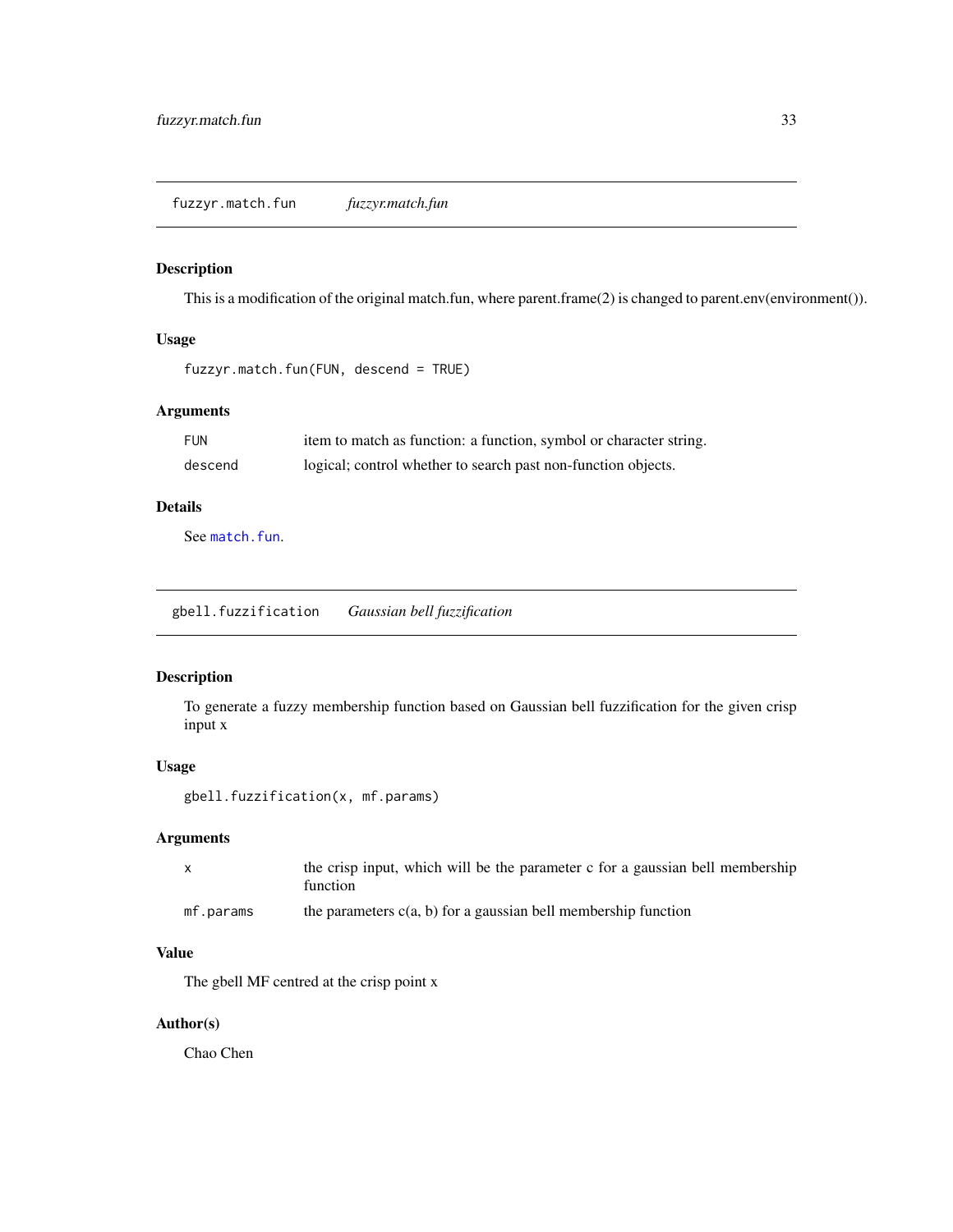#### Examples

```
mf <- gbell.fuzzification(3, c(1,2))
# This is the same as:
mf \leq genmf('gbellmf', c(1,2,3))
evalmf(1:10, mf)
```
gbellmf *Gaussian bell membership function*

# Description

To specify a gaussian bell membership function with a pair of particular parameters

# Usage

gbellmf(mf.params)

# Arguments

 $mf.params$  The parameters  $c(a, b, c)$  for a gaussian bell membership function

## Details

This is not an external function. It should be used through [genmf](#page-34-1).

## Value

The gaussian bell membership function of x for a given pair of parameters, where x is a generic element of U, which is the universe of discourse of a fuzzy set X

## Author(s)

Chao Chen

```
mf \leftarrow \text{gbellm}f(c(1,2,3))# This is the same as:
mf \leq genmf('gbellmf', c(1,2,3))
evalmf(5, mf)
```
<span id="page-33-0"></span>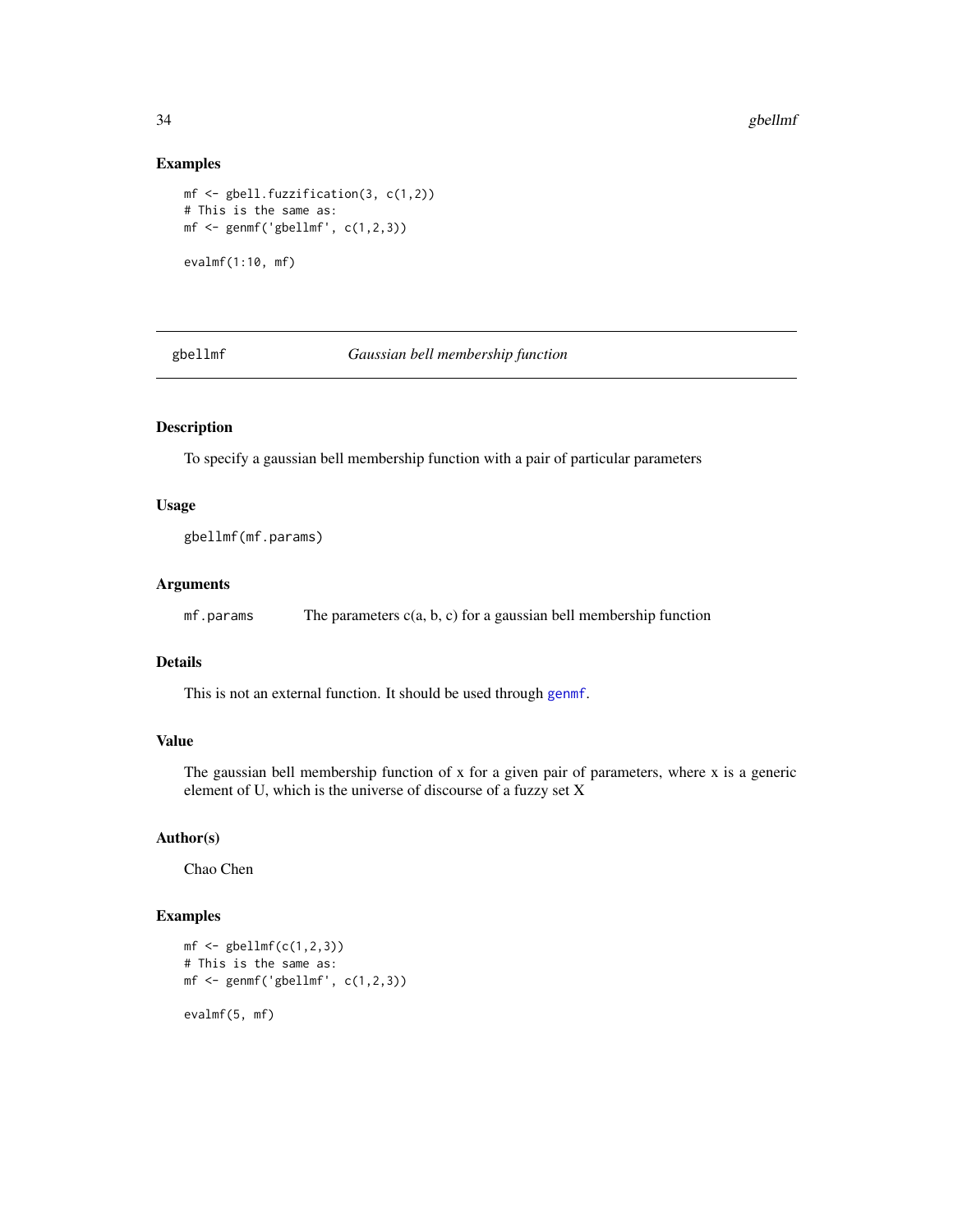<span id="page-34-1"></span><span id="page-34-0"></span>

To generate the corresponding membership function  $f(x)$ , also called fuzzy set, according to type and parameters

#### Usage

```
genmf(mf.type, mf.params)
```
# **Arguments**

| mf. type  | The membership function type             |
|-----------|------------------------------------------|
| mf.params | The parameters for a membership function |

## Details

Built-in membership function types are: 'gbellmf', 'it2gbellmf', 'singletonmf', 'linearmf', 'gaussmf', 'trapmf', 'trimf'.

#### mf.params for

- 'gbellmf' is  $c(a, b, c)$ , where a denotes the width, b is usually positive and c locates the center of the curve.
- 'it2gbellmf' is  $c(a.1ower, a.upper, b, c)$ , where a.upper > a.lower when  $b > 0$  and a.upper  $\le$  a.lower when  $b \le 0$
- 'singletonmf' is  $c(c)$ , where c is the location where the membership grade is 1.
- 'linearmf' is  $c(\ldots)$ , which are the coefficients of the linear membership function.
- 'gaussmf' is  $c(sig, c)$ , which are the parameters for  $exp(-(x c)^2)/(2 \cdot sig^2)$ .
- 'trapmf' is c(a, b, c, d), where a and d locate the "feet" of the trapezoid and b and c locate the "shoulders".
- 'trimf' is c(a, b, c), where a and c locate the "feet" of the triangle and b locates the peak.

Note that users are able to define their own membership functions.

#### Value

The desired type of membership function  $f(x)$ , where x is a generic element of U, which is the universe of discourse for a fuzzy set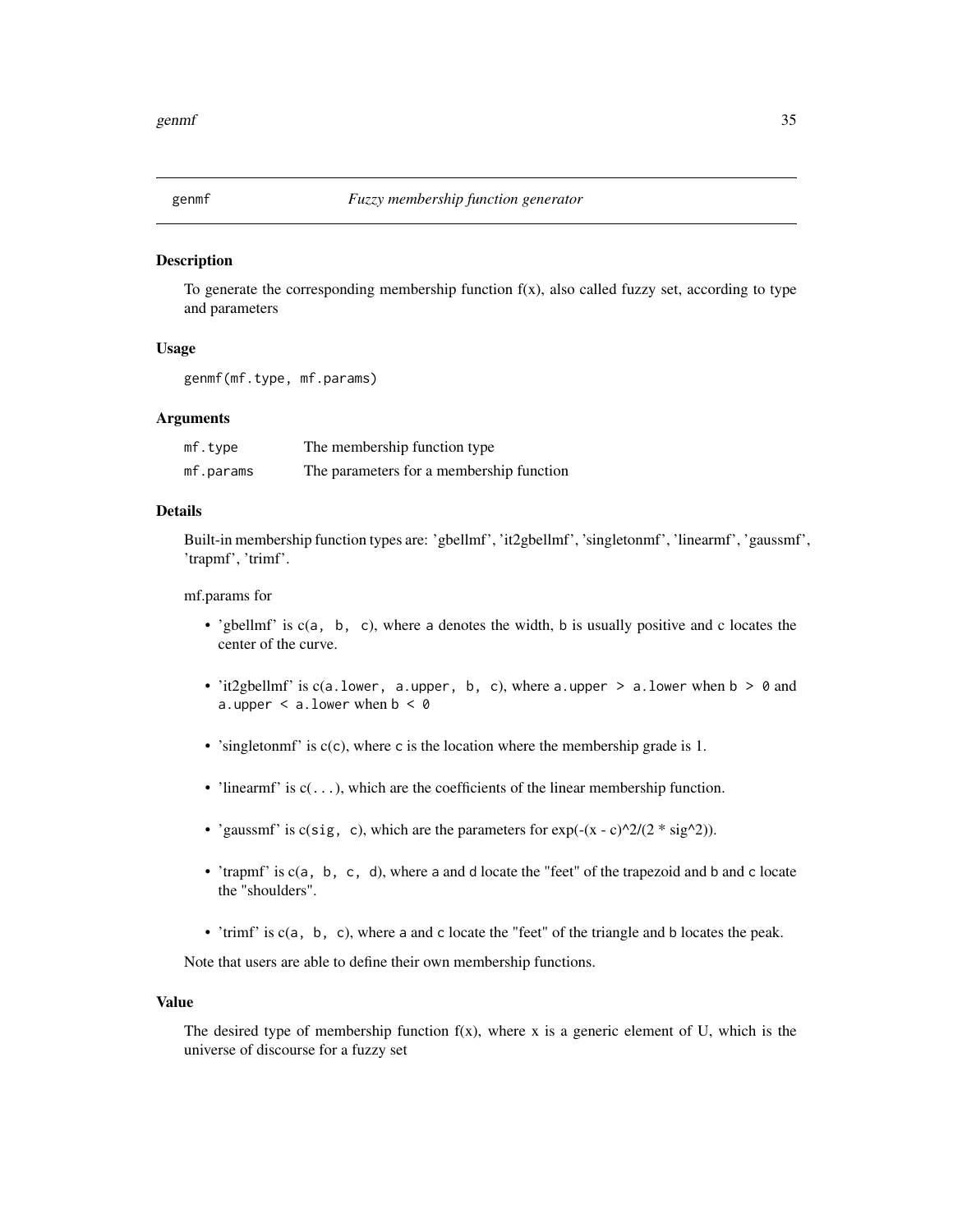#### <span id="page-35-0"></span>36 gensurf

#### Author(s)

Chao Chen

#### Examples

mf  $\leq$  genmf('gbellmf',  $c(1,2,3)$ ) evalmf(1:10, mf)

gensurf *Produce a graphical evaluated fuzzy inference system.*

# Description

Produces a three dimensional graphical view of a specific fis object. This function is only works for FIS structures with 3 variables. It will only work for 2 inputs, and 1 output.

# Usage

gensurf(fis,  $ix1 = 1$ ,  $ix2 = 2$ ,  $ox1 = 1$ )

# Arguments

| fis   | A fis must be provided. |
|-------|-------------------------|
| i x 1 | Optional input (1)      |
| ix2   | Optional input (2)      |
| ox1   | Optional output         |

#### Value

A three dimensional graphical model generated from the fis and other optional parameters.

# Examples

fis <- tipper() gensurf(fis)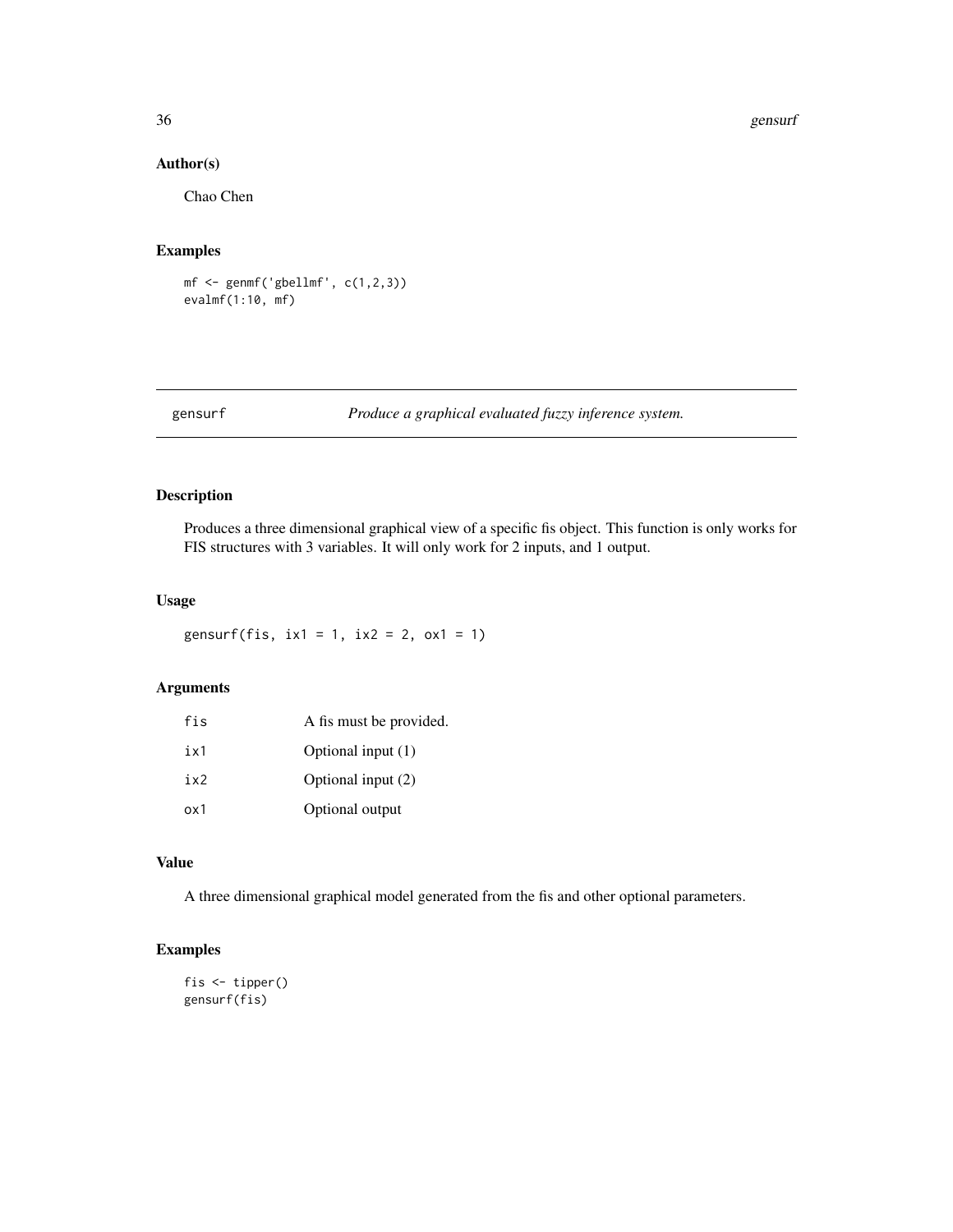<span id="page-36-0"></span>km.da *km.da*

#### Description

A Direct Approach for Determining the Switch Points in the Karnik-Mendel Algorithm.

# Usage

```
km.da(w1, wr, f, maximum = F, w. which = F, sorted = F, k. which = F)
```
# Arguments

| wl           | A vector of lower membership grades.                                                                          |
|--------------|---------------------------------------------------------------------------------------------------------------|
| wr           | A vector of upper membership grades.                                                                          |
| $\mathsf{f}$ | A vector of the primary values in the discrete universe of discourse X.                                       |
| maximum      | T, to calculate the maximum centroid; F, to calulate the minimum centroid.                                    |
| w.which      | T, to show which membership grade to be used to calculate maximum/minimum<br>centroid for each primary value. |
| sorted       | T, to indicate that the primary values have already been put in ascending order.                              |
| k.which      | T, to show the index of the switch point selected by the algorithm.                                           |

## Value

w.which=T, a two-column matrix indicating which membership grades to be used; w.which=F and k.which=T, a vector of the centroid and the switch point; w.which=F and k.which=F, a single value of the centroid.

#### Author(s)

Chao Chen

# References

A Direct Approach for Determining the Switch Points in the Karnik-Mendel Algorithm.

```
wr <- runif(100, 0, 1)
wl <- wr * runif(100, 0, 1)
f <- abs(runif(100, 0, 1))
f \leftarrow sort(f)km.da(wl, wr, f)
```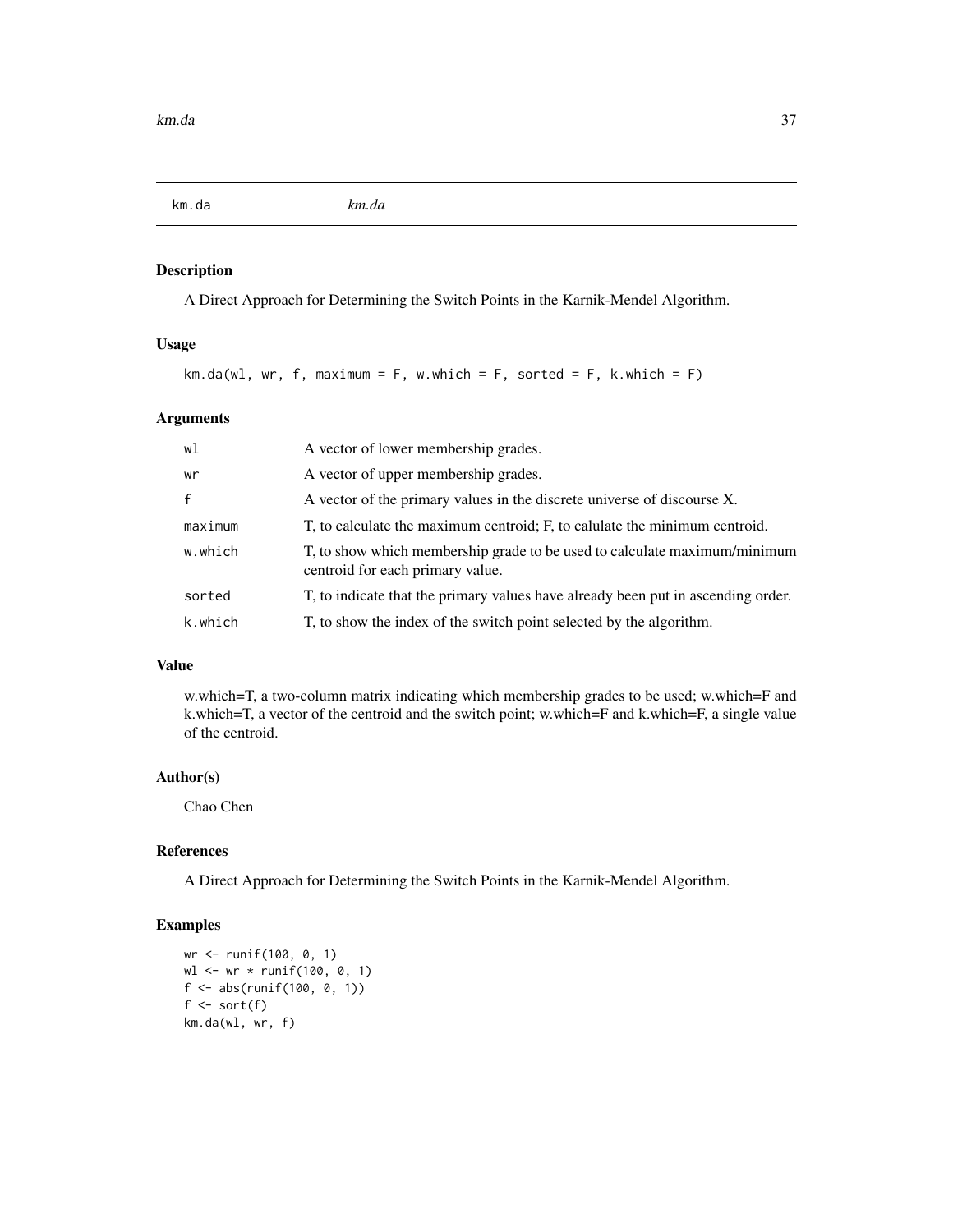<span id="page-37-0"></span>

To specify a 1st order linear membership function with given parameters

# Usage

linearmf(mf.params)

# Arguments

mf.params The linear parameters, which is a vector of the size of input numbers plus 1

#### Value

A linear membership function

# Author(s)

Chao Chen

<span id="page-37-1"></span>newfis *Create a fis using newfis function*

# Description

Creates a fis object.

#### Usage

```
newfis(fisName, fisType = "mamdani", andMethod = "min", orMethod = "max",
  impMethod = "min", aggMethod = "max", defuzzMethod = "centroid")
```
## Arguments

| fisName      | String representing the fis name.                              |
|--------------|----------------------------------------------------------------|
| fisType      | Type of the fis, default is 'mamdani'.                         |
| andMethod    | The AND method for the fis, default is 'min'.                  |
| orMethod     | The OR method for the fis, default is 'max'.                   |
| impMethod    | The implication method for the fis, default is 'min'.          |
| aggMethod    | The aggregation method for the fis, default is 'max'.          |
| defuzzMethod | The defuzzification method for the fis, default is 'centroid'. |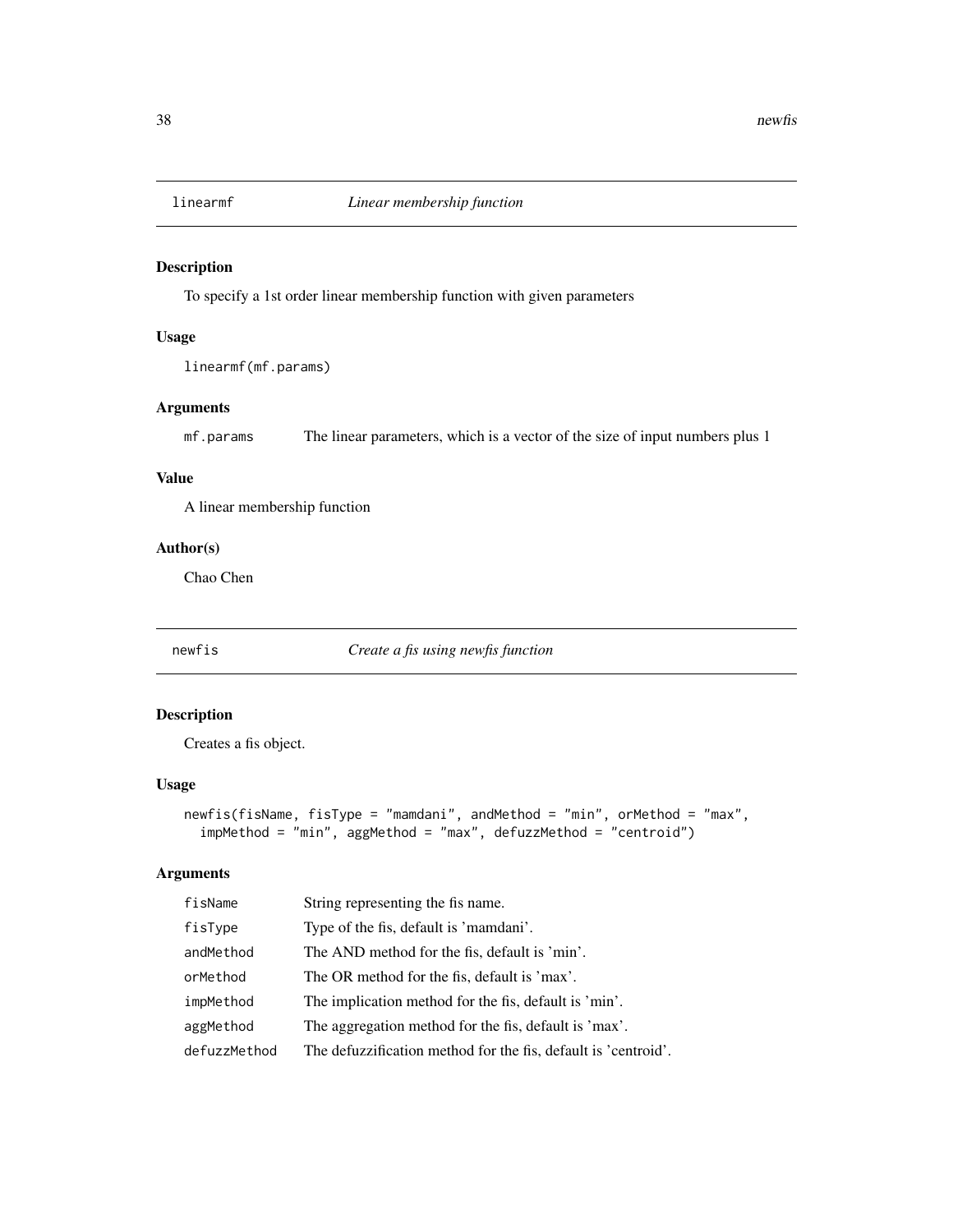#### <span id="page-38-0"></span>plotmf 39

# Value

A new fis structure.

# Examples

```
fis <- newfis("fisName")
```
plotmf *Plots a 2D graph of all membership functions in a variable.*

# Description

Plots a 2D graph of all membership functions from the specified variable which must be part of a fis object.

# Usage

```
plotmf(fis, varType, varIndex, xx = NULL, timelimit = 0, xlab = NULL,
 ylab = NULL, main = NULL)
```
# Arguments

| fis       | Requires an existing fis as an argument.                                                                                             |
|-----------|--------------------------------------------------------------------------------------------------------------------------------------|
| varType   | Can be either 'input' or 'output', representing the type of variable.                                                                |
| varIndex  | A numerical integer, representing the index of the input or output variable whose<br>membership functions shall be plotted (base 1). |
| XX.       | primary inputs for extra lines                                                                                                       |
| timelimit | for perturbation                                                                                                                     |
| xlab      | X axis label using font, size and color                                                                                              |
| ylab      | Y axis label, same font attributes as xlab                                                                                           |
| main      | The main title (on top)                                                                                                              |

## Value

A two dimensional graph displaying all the membership functions of a given variable.

# Examples

fis <- tipper() plotmf(fis, "input", 1)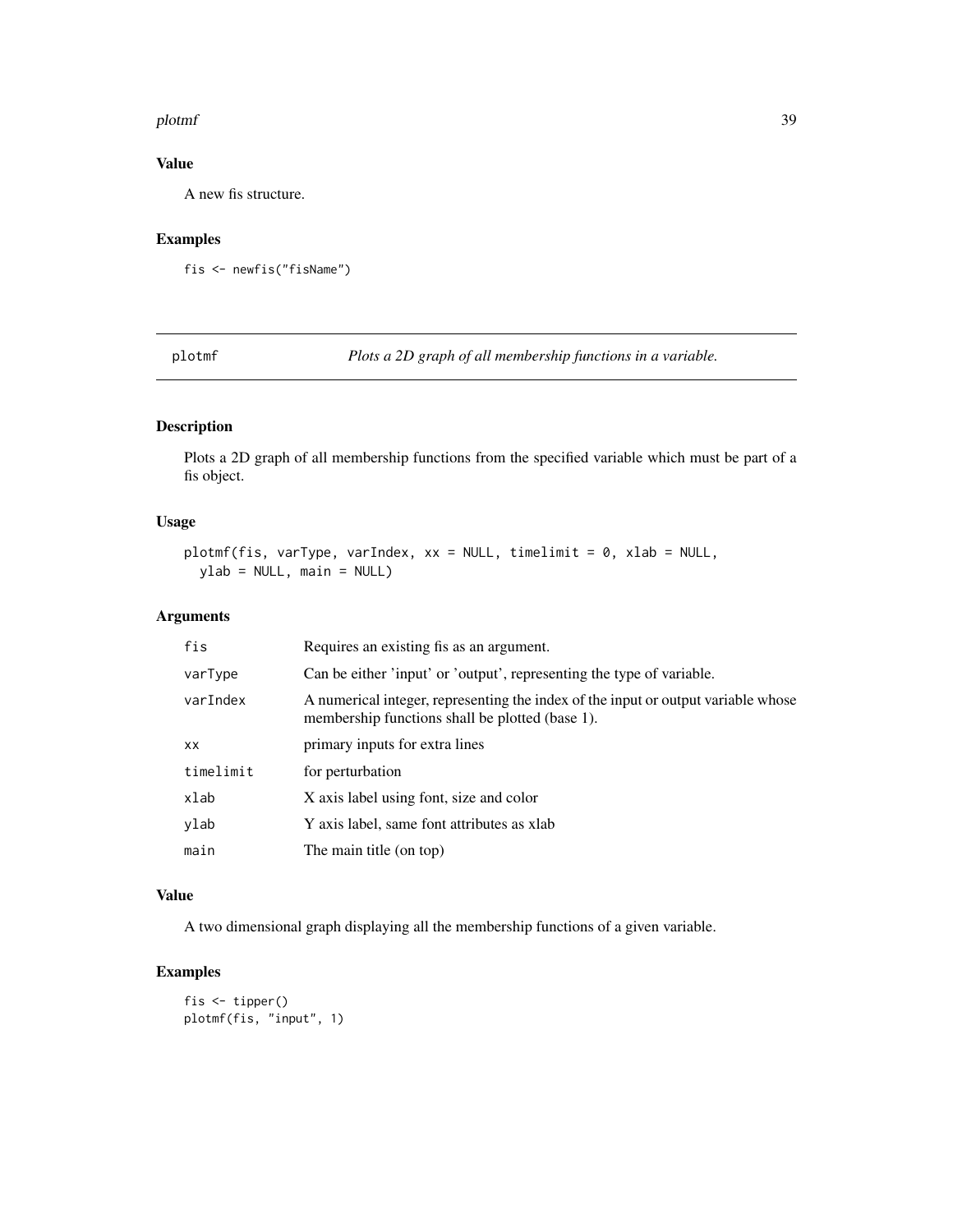<span id="page-39-0"></span>

Reads a fis object from a file with the .fis extension, and converts it into a data structure to be used within the environment.

### Usage

readfis(fileName)

#### Arguments

fileName Should be an absolute path given as a string to the file to be read, with escaped backslashes.

# Value

A fis structure with its values generated from that of the files.

showfis *Show a fis object.*

# Description

Shows a fis and all its data in an ordered format on the console.

# Usage

showfis(fis)

#### Arguments

fis Requires a fis structure to be displayed.

# Value

Returned the organised text regarding the fis is output to console.

# Examples

fis <- tipper() showfis(fis)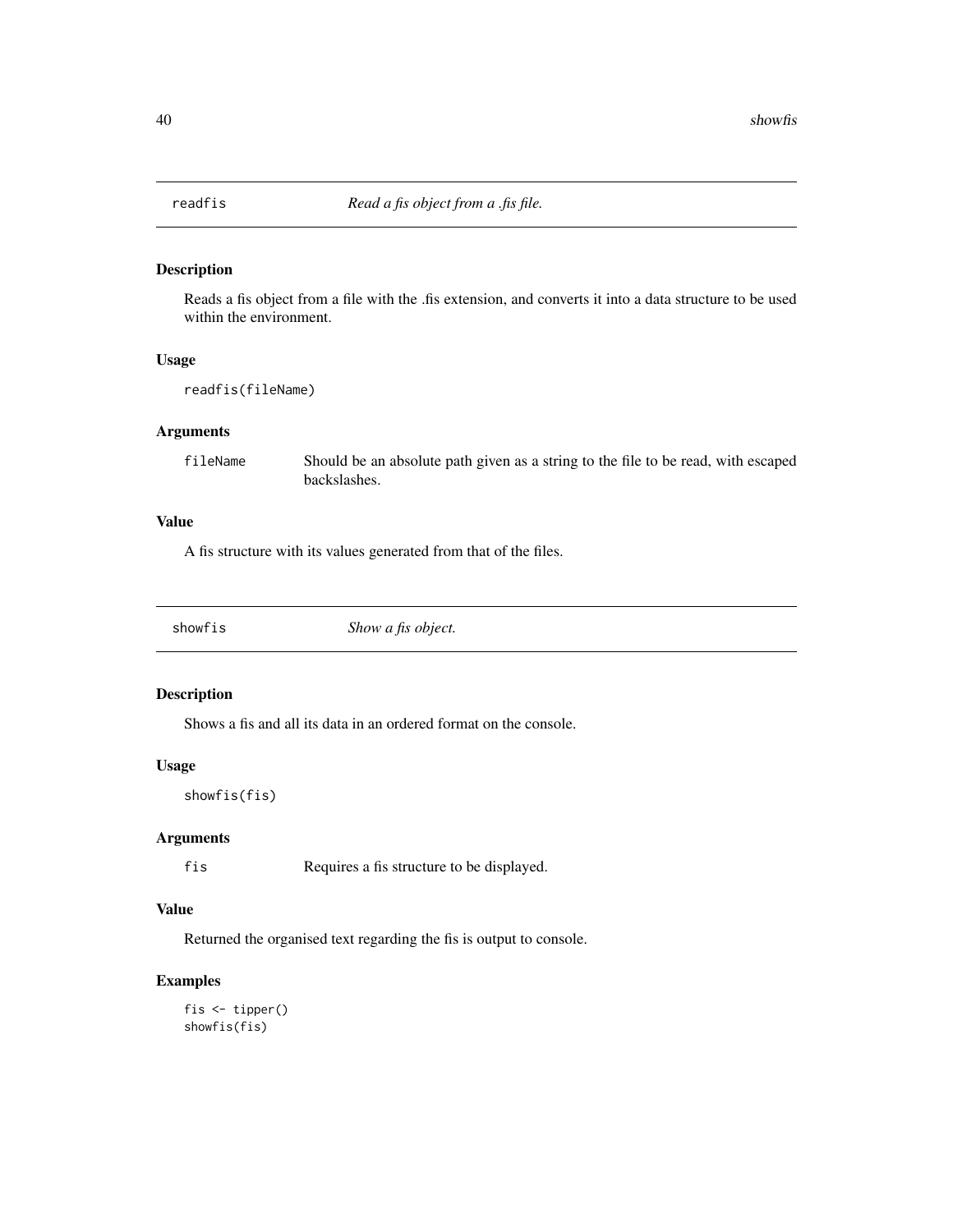<span id="page-40-0"></span>

Show a Graphic User Interface to display membership function plots for input and output, rules and evaluate the fis.

#### Usage

showGUI(fis)

# Arguments

fis Requires a fis structure to display a GUI.

#### Details

This function is purposed to display all the membership plots and rules of fis object in Graphic User Interface (GUI). It also provide a function to evaluate the fis object.

showGUI(fis) will display the GUI of fis object.

# Value

Return the GUI to display membership function for input and output together with rules.

# Author(s)

Tajul Razak

```
fis <- tipper()
fis <- showGUI(fis)
```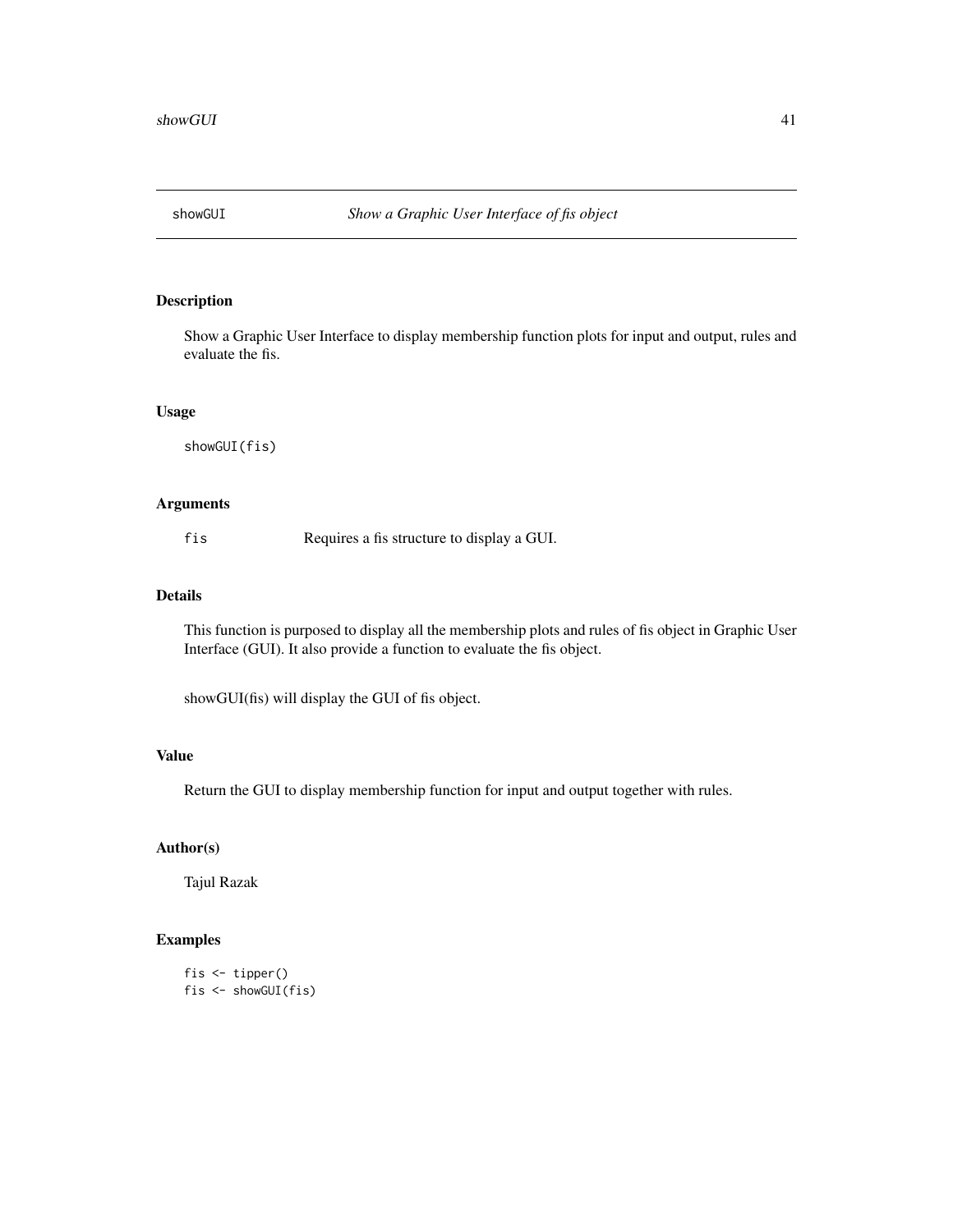<span id="page-41-0"></span>

All the rule is showing from fis object

# Usage

showrule(fis)

# Arguments

f is A fis must be provided.

# Value

Show the total of rules inside fis object

## Examples

```
fis <- tipper()
ruleList <- rbind(c(1,1,1,1,2), c(2,0,2,1,1), c(3,2,3,1,2))
fis <- addrule(fis, ruleList)
showrule(fis)
```
singleton.fuzzification

*Singleton Fuzzification*

# Description

To generate a fuzzy membership function based on singleton fuzzification for the given crisp input x

## Usage

```
singleton.fuzzification(x, mf.params)
```
#### Arguments

|           | the crisp input                                                       |
|-----------|-----------------------------------------------------------------------|
| mf.params | not used, singleton fuzzification does not need additional parameters |

# Value

The singleton MF at the crisp point x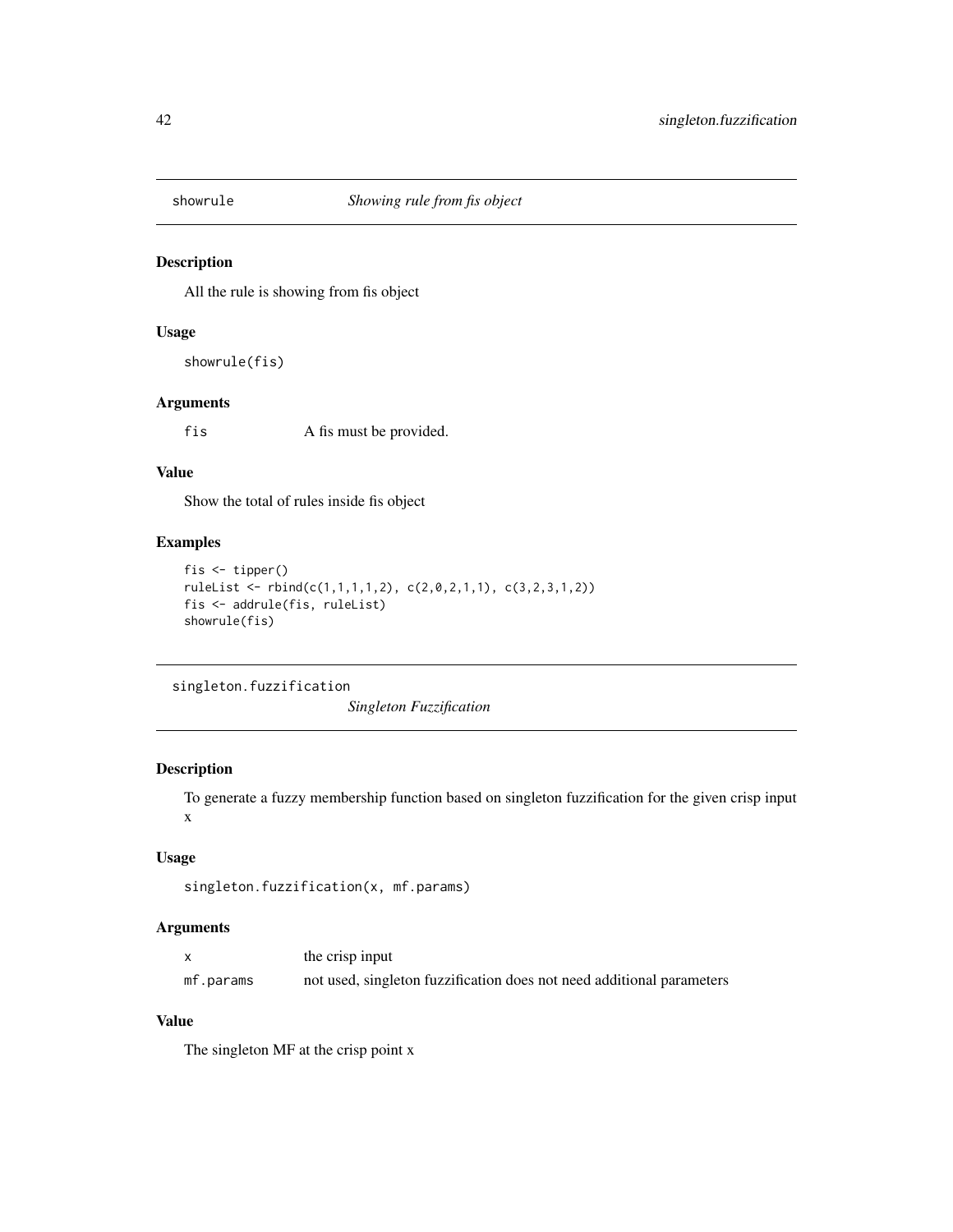# <span id="page-42-0"></span>singletonmf 43

# Author(s)

Chao Chen

# Examples

```
mf <- singleton.fuzzification(3)
evalmf(1:10, mf)
```
singletonmf *Singleton membership function*

# Description

To specify a singleton membership function at the particular point

#### Usage

```
singletonmf(mf.params)
```
# Arguments

mf.params the particular singleton point

# Details

This is not an external function. It should be used through [genmf](#page-34-1).

# Value

The singleton membership function of x at the particular point, where x is a generic element of U, which is the universe of discourse of a fuzzy set X

# Author(s)

Chao Chen

```
mf <- singletonmf(3)
# This is the same as:
mf <- genmf('singletonmf', 3)
evalmf(1:10, mf)
```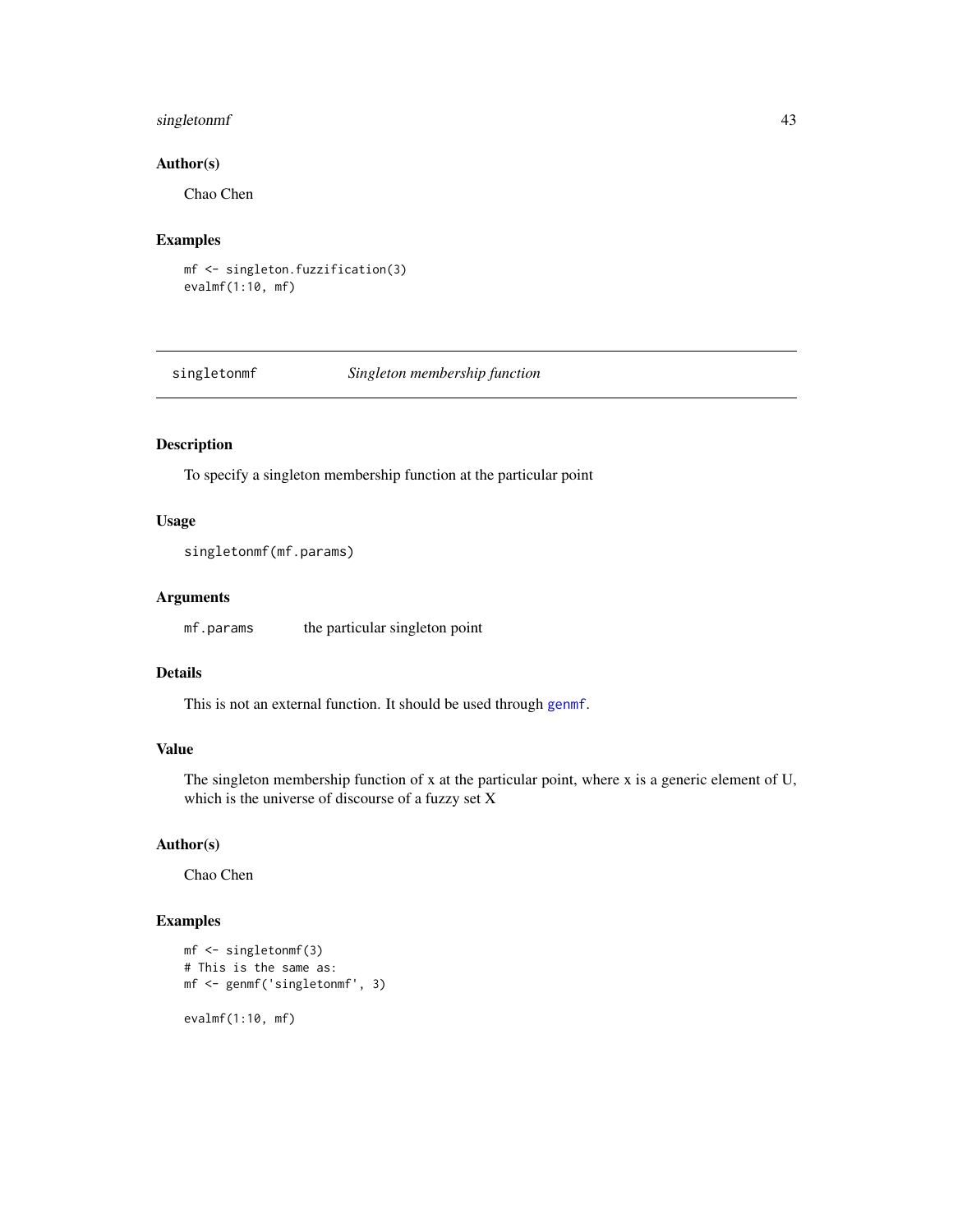<span id="page-43-0"></span>

A function used primarily for example purposes, it creates a fis with two input (service & food), output variables (tip) and their membership functions.

#### Usage

tipper()

# Value

A fis is return

# Examples

fis <- tipper()

tipperGUI *Graphic User Interface for Waiter-Tipping*

# Description

Graphic User Interface for Waiter-Tipping to display the membership function (input & output) and rules.

#### Usage

tipperGUI()

# Value

Return graphic user interface for Waiter-Tipping

# Author(s)

Tajul Razak

# Examples

fis <- tipperGUI()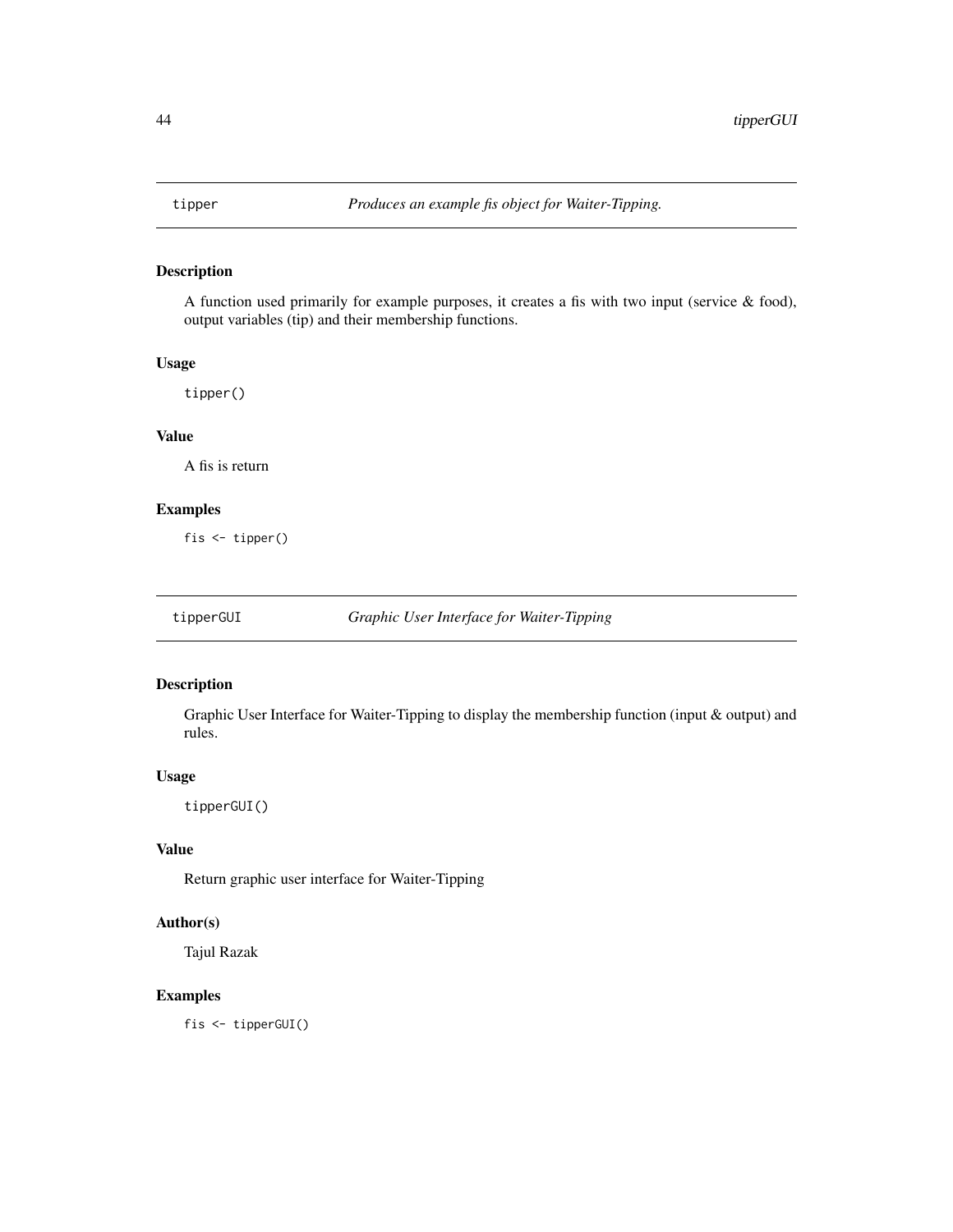<span id="page-44-0"></span>

Another style of Graphic User Interface for Waiter-Tipping to display the membership function (input & output) and rules.

# Usage

tipperGUI2()

# Value

Return graphic user interface for Waiter-Tipping

#### Author(s)

Tajul Razak

#### Examples

fis <- tipperGUI2()

x.fuzzification *Fuzzification*

# Description

To convert the crisp input x to a fuzzy membership function with specified fuzzification method

#### Usage

```
x.fuzzification(fuzzification.method, x, mf.params)
```
# Arguments

fuzzification.method The fuzzification method x The required parameters for a fuzzification method mf.params The parameters for a membership function

# Value

The corresponding fuzzy membership function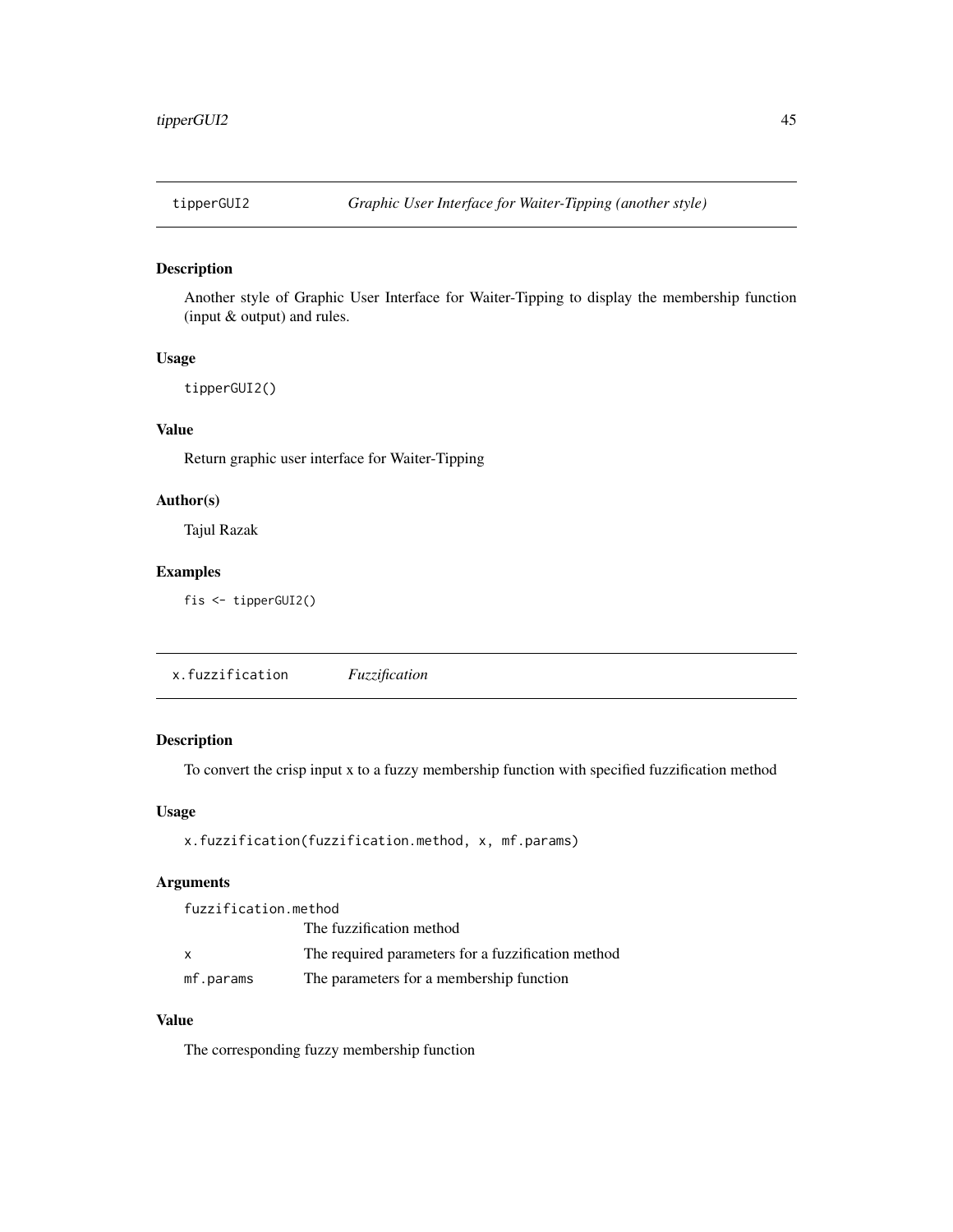46 x.fuzzification

# Author(s)

Chao Chen

# Examples

```
x \le -3mf <- x.fuzzification(gbell.fuzzification, x, c(1,2))
# This is the same as:
mf \leftarrow gemmf(gbellmf, c(1,2,x))
```
evalmf(1:10, mf)